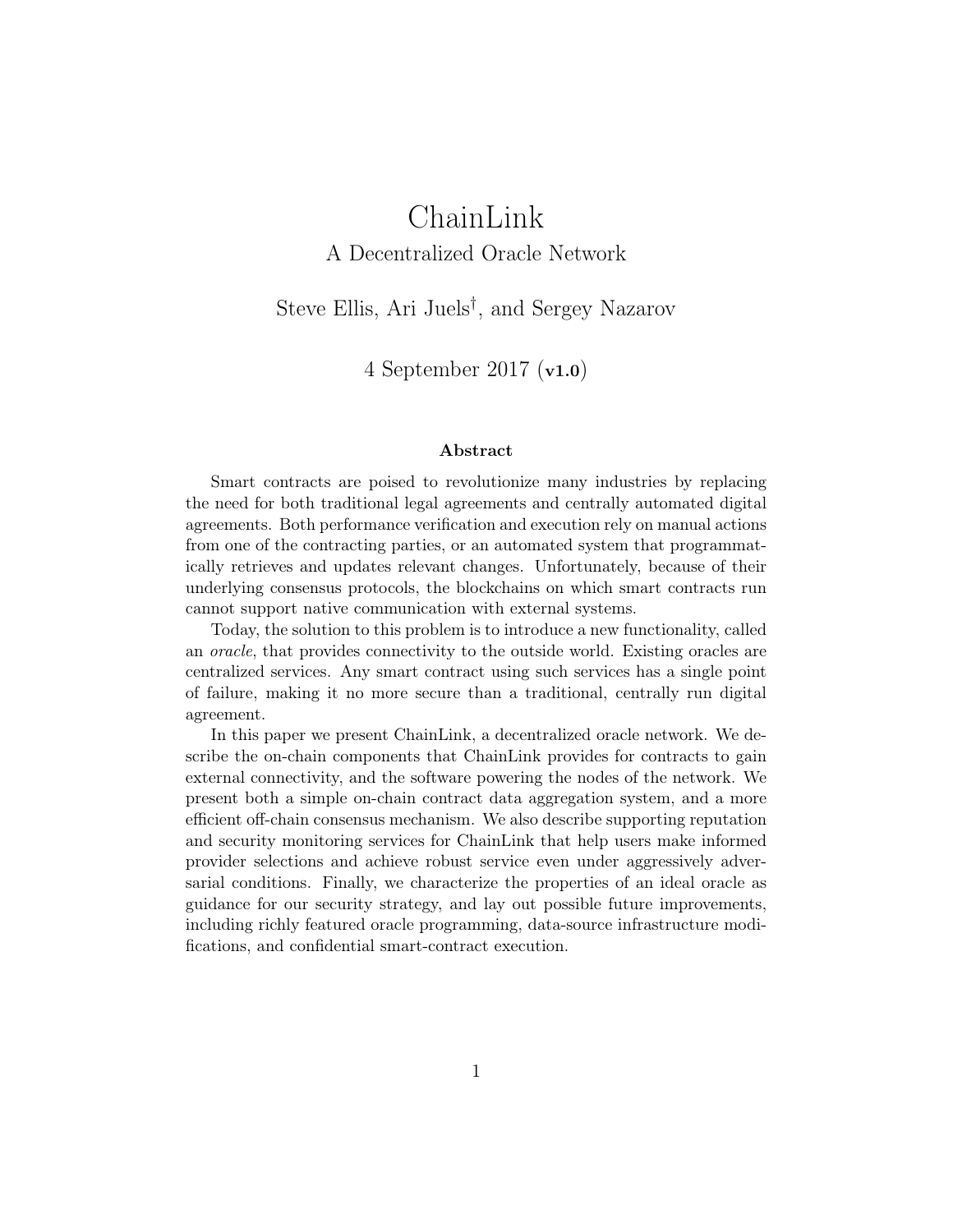# Contents

| $\mathbf{1}$   | Introduction                                                          |                                       |  |  |  |  |  |  |  |
|----------------|-----------------------------------------------------------------------|---------------------------------------|--|--|--|--|--|--|--|
| $\overline{2}$ | <b>Architectural Overview</b><br>2.1<br>2.2                           | $\overline{4}$<br>$\overline{5}$<br>6 |  |  |  |  |  |  |  |
| 3              | <b>Oracle Security</b>                                                |                                       |  |  |  |  |  |  |  |
| $\bf{4}$       | <b>ChainLink Decentralization Approach</b><br>4.1<br>4.2              | 11<br>11<br>11                        |  |  |  |  |  |  |  |
| $\overline{5}$ | <b>ChainLink Security Services</b><br>5.1<br>5.2<br>5.3<br>5.4<br>5.5 | 16<br>16<br>17<br>19<br>20<br>21      |  |  |  |  |  |  |  |
| 6              | Long-Term Technical Strategy<br>6.1<br>6.2<br>6.3                     | 21<br>21<br>25<br>26                  |  |  |  |  |  |  |  |
| 7              | <b>Existing Oracle Solutions</b>                                      |                                       |  |  |  |  |  |  |  |
| 8              | Conclusion                                                            | 27                                    |  |  |  |  |  |  |  |
|                | A Off-Chain Aggregation<br>A.3                                        | 33<br>34<br>36<br>37                  |  |  |  |  |  |  |  |
|                | <b>B</b> SGX Trust Assumptions                                        | 38                                    |  |  |  |  |  |  |  |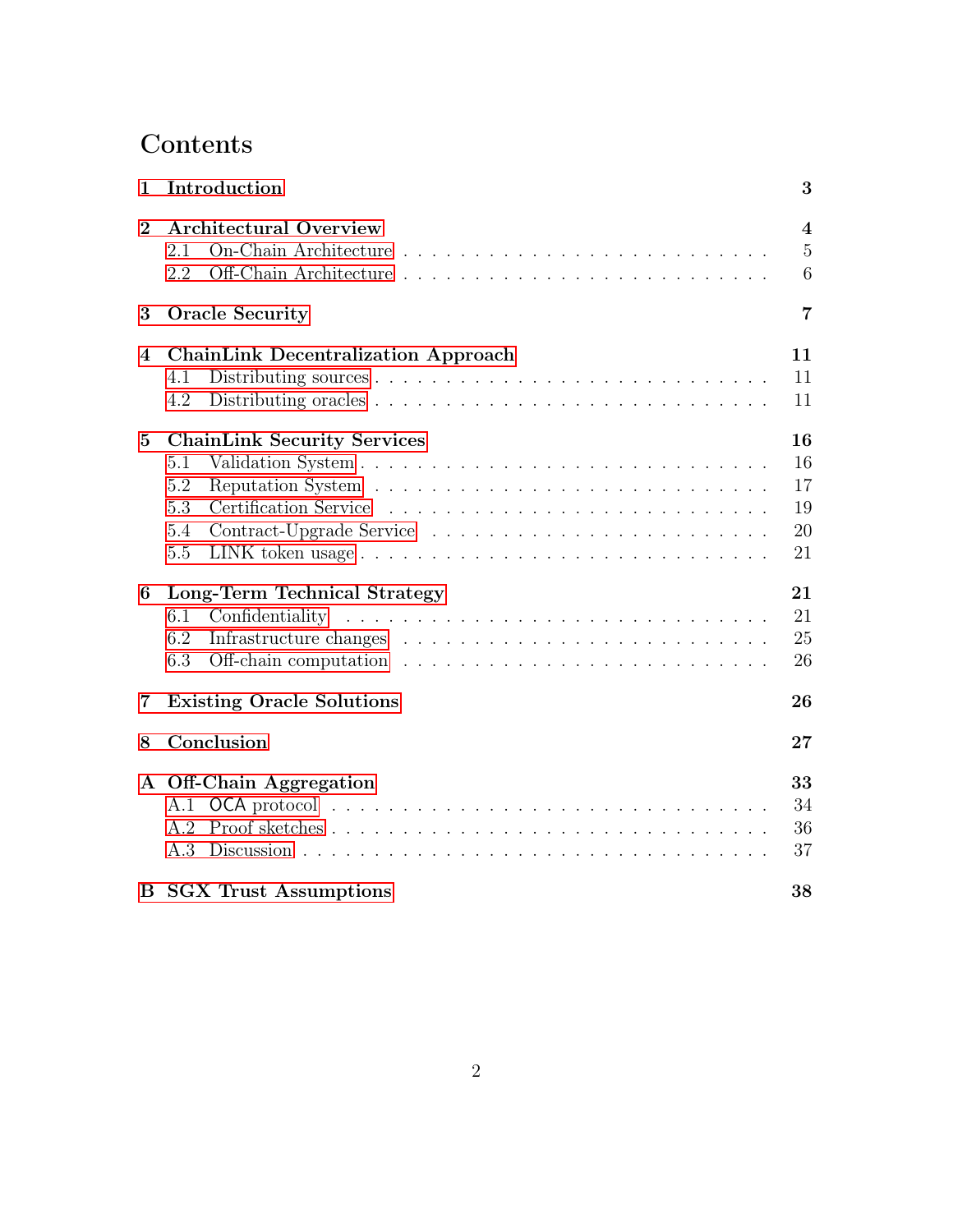### <span id="page-2-0"></span>1 Introduction

Smart contracts are applications that execute on decentralized infrastructure, such as a blockchain. They are tamperproof, in the sense that no party (even their creator) can alter their code or interfere with their execution. Historically, contracts embodied in code have run in a centralized manner that leaves them subject to alteration, termination, and even deletion by a privileged party. In contrast, smart contracts' execution guarantees, which bind all parties to an agreement as written, create a new and powerful type of trust relationship that does not rely on trust in any one party. Because they are self-verifying and self-executing (i.e., tamperproof as explained above), smart contracts thus offer a superior vehicle for realizing and administering digital agreements.

The powerful new trust model that smart contracts embody, though, introduces a new technical challenge: *connectivity*. The vast majority of interesting  $[27]^1$  $[27]^1$  $[27]^1$  smart contract applications rely on data about the real world that comes from key resources, specifically data feeds and APIs, that are external to the blockchain. Because of the mechanics of the consensus mechanisms underpinning blockchains, a blockchain cannot directly fetch such critical data.

We propose a solution to the smart contract connectivity problem in the form of ChainLink, a secure oracle network. What differentiates ChainLink from other oracle solutions is its ability to operate as a fully decentralized network. This decentralized approach limits the trust in any single party, enabling the tamperproof quality valued in smart contracts to be extended to the end-to-end operation between smart contracts and the APIs they rely on. Making smart contracts externally aware, meaning capable of interacting with off-chain resources, is necessary if they are going to replace the digital agreements in use today.

Today, the lion's share of traditional contractual agreements that have been digitally automated use external data to prove contractual performance, and require data outputs to be pushed to external systems. When smart contracts replace these older contractual mechanisms, they will require high-assurance versions of the same types of data inputs and outputs. Examples of potential next-generation smart contracts and their data requirements include:

• Securities smart contracts such as bonds, interest rate derivatives, and many others will require access to APIs reporting market prices and market reference data, e.g. interest rates.

<span id="page-2-1"></span><sup>&</sup>lt;sup>1</sup>The main use of smart contracts in Ethereum today is management of tokens, which are a common functionality in most smart contract networks. We believe that the current focus on tokens to the exclusion of many other possible applications is due to a lack of adequate oracle services, a situation ChainLink specifically aims to remedy.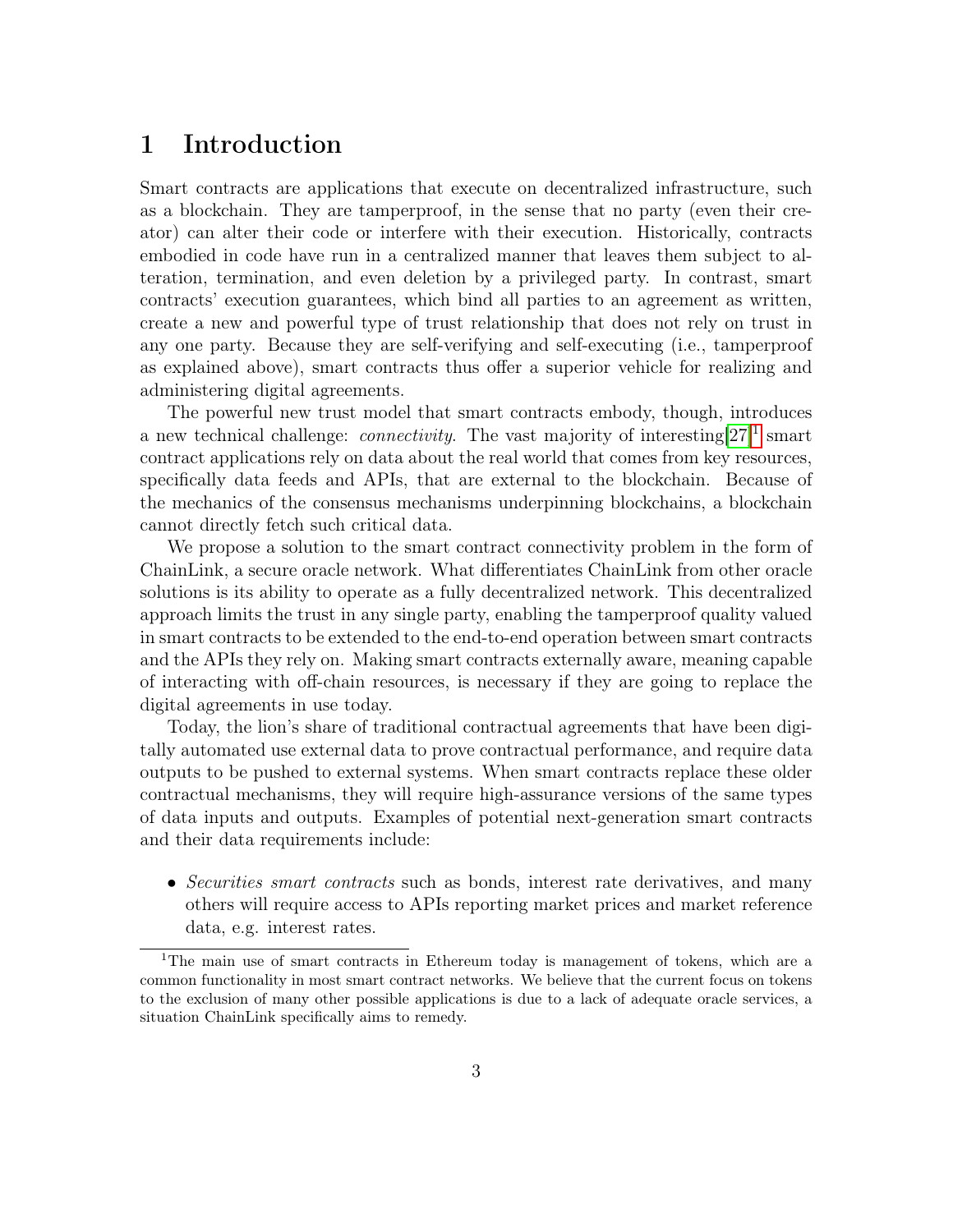- Insurance smart contracts will need data feeds about IoT data related to the insurable event in question, e.g.: was the warehouse's magnetic door locked at the time of breach, was the company's firewall online, or did the flight you had insurance for arrive on time.
- Trade finance smart contracts will need GPS data about shipments, data from supply chain ERP systems, and customs data about the goods being shipped in order to confirm fulfillment of contractual obligations.

Another problem common to these examples is the inability for smart contracts to output data into off-chain systems. Such output often takes the form of a payment message routed to traditional centralized infrastructure in which users already have accounts, e.g., for bank payments, PayPal, and other payment networks. ChainLink's ability to securely push data to APIs and various legacy systems on behalf of a smart contract permits the creation of externally-aware tamperproof contracts.

### Whitepaper roadmap

In this whitepaper\*, we review the ChainLink architecture (Section [2\)](#page-3-0). We then explain how we define security for oracles (Section [3\)](#page-6-0). We describe the ChainLink approach to decentralization  $\ell$  distribution of oracles and data sources (Section [4\)](#page-10-0), and follow with a discussion of the four security services proposed by ChainLink, as well as the role played by LINK tokens (Section [5\)](#page-15-0). We then describe a proposed long-term development strategy, which includes better confidentiality protections, the use of trusted hardware, infrastructure changes, and general oracle programmability (Section [6\)](#page-20-1). We briefly review alternative oracle designs (Section [7\)](#page-25-1), and conclude with a short discussion of the design principles and philosophy guiding ChainLink development (Section [8\)](#page-26-0).

## <span id="page-3-0"></span>2 Architectural Overview

ChainLink's core functional objective is to bridge two environments: on-chain and offchain. We describe the architecture of each ChainLink component below. ChainLink will initially be built on Ethereum [\[16\]](#page-28-0), [\[35\]](#page-30-0), but we intend for it to support all leading smart contract networks for both off-chain and cross-chain interactions. In both its on and off-chain versions, ChainLink has been designed with modularity in mind. Every piece of the ChainLink system is upgradable, so that different components can be replaced as better techniques and competing implementations arise.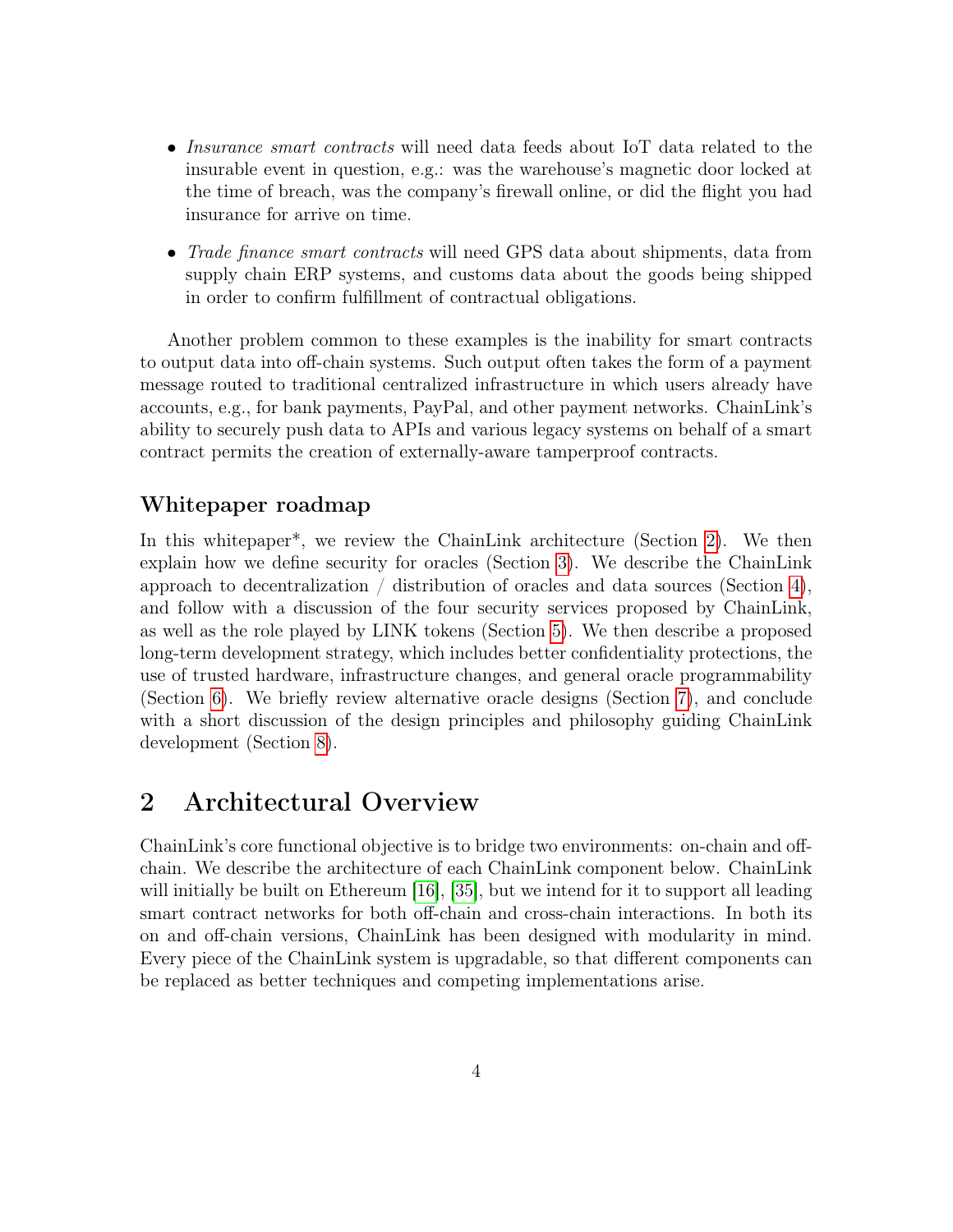#### <span id="page-4-0"></span>2.1 On-Chain Architecture

As an oracle service, ChainLink nodes return replies to data *requests* or *queries* made by or on behalf of a user contract, which we refer to as requesting contracts and denote by USER-SC. ChainLink's on-chain interface to requesting contracts is itself an on-chain contract that we denote by CHAINLINK-SC.

Behind CHAINLINK-SC, ChainLink has an on-chain component consisting of three main contracts: a reputation contract, an order-matching contract, and an aggregating contract. The reputation contract keeps track of oracle-service-provider performance metrics. The order-matching smart contract takes a proposed service level agreement, logs the SLA parameters, and collects bids from oracle providers. It then selects bids using the reputation contract and finalizes the oracle SLA. The aggregating contract collects the oracle providers' responses and calculates the final collective result of the ChainLink query. It also feeds oracle provider metrics back into the reputation contract. ChainLink contracts are designed in a modular manner, allowing for them to be configured or replaced by users as needed. The on-chain work flow has three steps: 1) oracle selection, 2) data reporting, 3) result aggregation.

Oracle Selection An oracle services purchaser specifies requirements that make up a service level agreement (SLA) proposal. The SLA proposal includes details such as query parameters and the number of oracles needed by the purchaser. Additionally, the purchaser specifies the reputation and aggregating contracts to be used for the rest of the agreement.

Using the reputation maintained on-chain, along with a more robust set of data gathered from logs of past contracts, purchasers can manually sort, filter, and select oracles via off-chain listing services. Our intention is for ChainLink to maintain one such listing service, collecting all ChainLink-related logs and verifying the binaries of listed oracle contracts. We further detail the listing service and reputation systems in Section [5.](#page-15-0) The data used to generate listings will be pulled from the blockchain, allowing for alternative oracle-listing services to be built. Purchasers will submit SLA proposals to oracles off-chain, and come to agreement before finalizing the SLA on-chain.

Manual matching is not possible for all situations. For example, a contract may need to request oracle services dynamically in response to its load. Automated solutions solve this problem and enhance usability. For these reasons, automated oracle matching is also being proposed by ChainLink through the use of order-matching contracts.

Once the purchaser has specified their SLA proposal, instead of contacting the oracles directly, they will submit the SLA to an order-matching contract. The submission of the proposal to the order-matching contract triggers a log that oracle providers can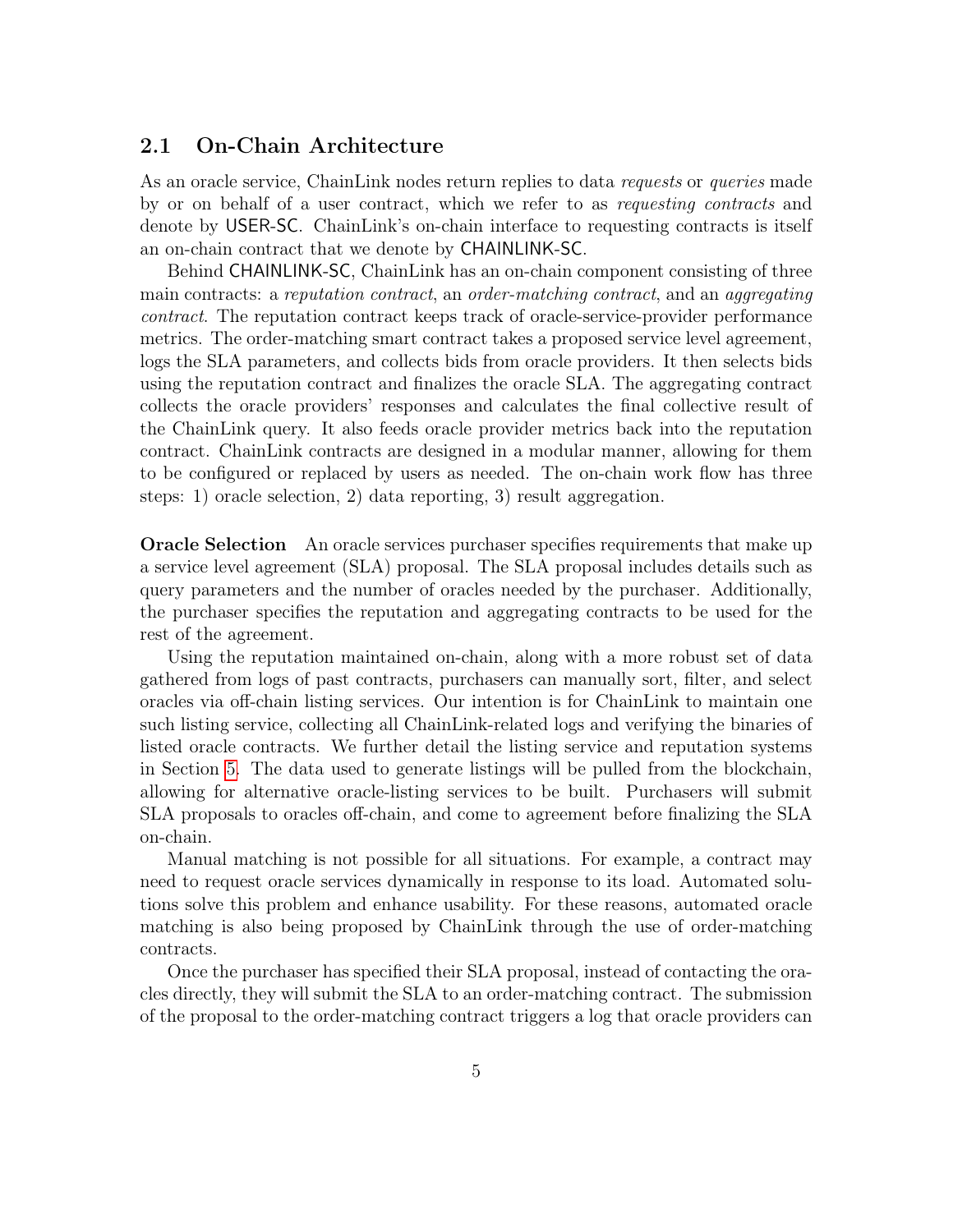monitor and filter based on their capabilities and service objectives. ChainLink nodes then choose whether to bid on the proposal or not, with the contract only accepting bids from nodes that meet the SLA's requirements. When an oracle service provider bids on a contract, they commit to it, specifically by attaching the penalty amount that would be lost due to their misbehavior, as defined in the SLA.

Bids are accepted for the entirety of the bidding window. Once the SLA has received enough qualified bids and the bidding window has ended, the requested number of oracles is selected from the pool of bids. Penalty payments that were offered during the bidding process are returned to oracles who were not selected, and a finalized SLA record is created. When the finalized SLA is recorded it triggers a log notifying the selected oracles. The oracles then perform the assignment detailed by the SLA.

Data Reporting Once the new oracle record has been created, the off-chain oracles execute the agreement and report back on-chain. For more detail about off-chain interactions, see Sections [2.2](#page-5-0) and [4.](#page-10-0)

Result Aggregation Once the oracles have revealed their results to the oracle contract, their results will be fed to the aggregating contract. The aggregating contract tallies the collective results and calculates a weighted answer. The validity of each oracle response is then reported to the reputation contract. Finally, the weighted answer is returned to the specified contract function in USER-SC.

Detecting outlying or incorrect values is a problem that is specific to each type of data feed and application. For instance, detecting and rejecting outlying answers before averaging may be necessary for numeric data but not boolean. For this reason, there will not be a specific aggregating contract, but a configurable contract address which is specified by the purchaser. ChainLink will include a standard set of aggregating contracts, but customized contracts may also be specified, provided they conform to the standard calculation interface.

### <span id="page-5-0"></span>2.2 Off-Chain Architecture

Off-chain, ChainLink initially consists of a network of oracle nodes connected to the Ethereum network, and we intend for it to support all leading smart contract networks. These nodes independently harvest responses to off-chain requests. As we explain below, their individual responses are aggregated via one of several possible consensus mechanisms into a global response that is returned to a requesting contract USER-SC. The ChainLink nodes are powered by the standard open source core implementation which handles standard blockchain interactions, scheduling, and connecting with common external resources. Node operators may choose to add software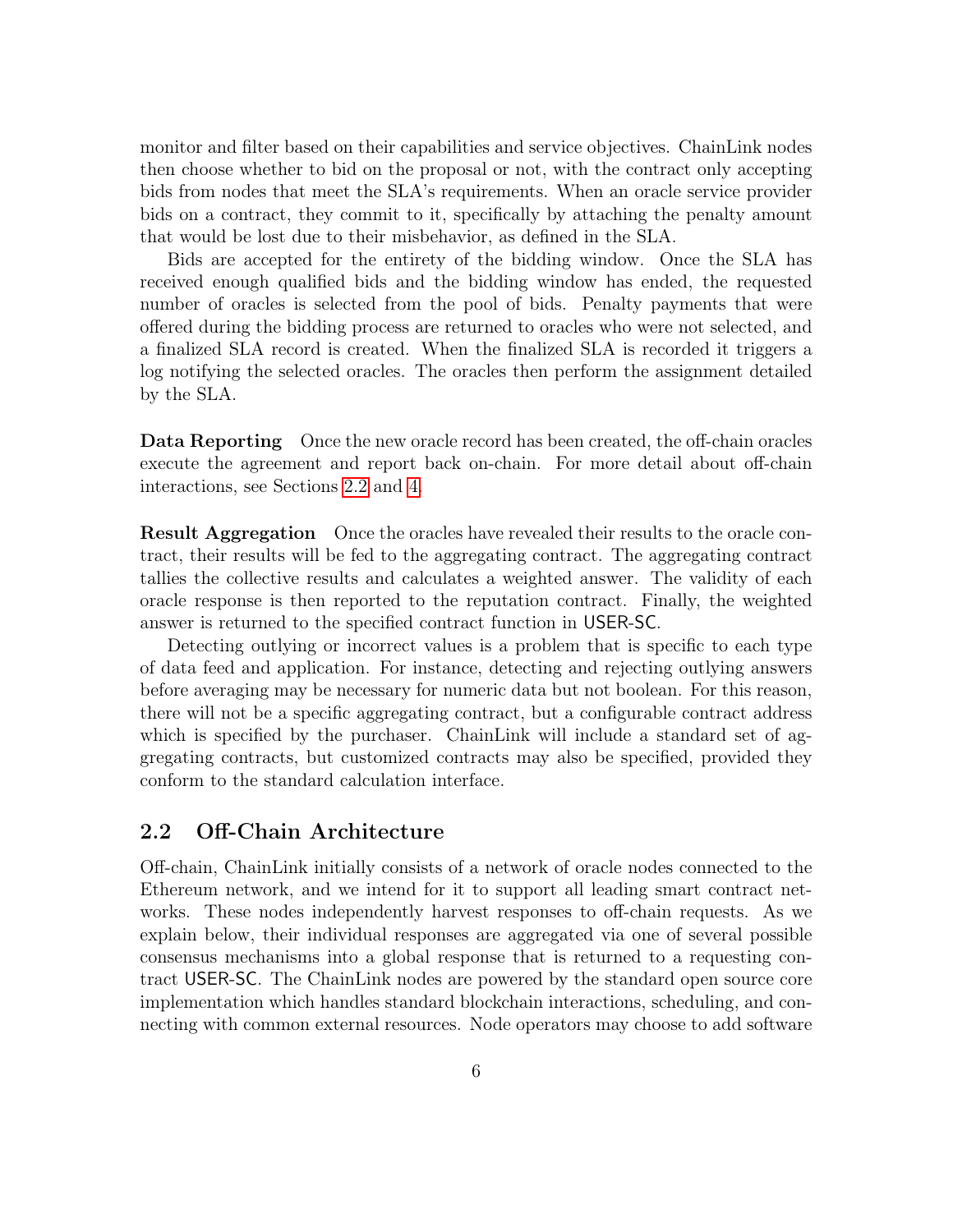extensions, known as external adapters, that allow the operators to offer additional specialized off-chain services. ChainLink nodes have already been deployed alongside both public blockchains and private networks in enterprise settings; enabling the nodes to run in a decentralized manner is the motivation for the ChainLink network.

ChainLink Core. The core node software is responsible for interfacing with the blockchain, scheduling, and balancing work across its various external services. Work done by ChainLink nodes is formatted as *assignments*. Each assignment is a set of smaller job specifcations, known as subtasks, which are processed as a pipeline. Each subtask has a specific operation it performs, before passing its result onto the next subtask, and ultimately reaching a final result. ChainLink's node software comes with a few subtasks built in, including HTTP requests, JSON parsing, and conversion to various blockchain formats.

External Adapters. Beyond the built-in subtask types, custom subtasks can be defined by creating adapters. Adapters are external services with a minimal REST API. By modeling adapters in a service-oriented manner, programs in any programming language can be easily implemented simply by adding a small intermediate API in front of the program. Similarly, interacting with complicated multi-step APIs can be simplified to individual subtasks with parameters.

Subtask Schemas. We anticipate that many adapters will be open sourced, so that services can be audited and run by various community members. With many different types of adapters being developed by many different developers, ensuring compatibility between adapters is essential.

ChainLink currently operates with a schema system based on JSON Schema [\[36\]](#page-30-1), to specify what inputs each adapter needs and how they should be formatted. Similarly, adapters specify an output schema to describe the format of each subtask's output.

### <span id="page-6-0"></span>3 Oracle Security

In order to explain ChainLink's security architecture, we must first explain why security is important—and what it means.

Why must oracles be secure? Returning to our simple examples in Section 1, if a smart contract security gets a false data feed, it may payout the incorrect party, if smart contract insurance data feeds can be tampered with by the insured party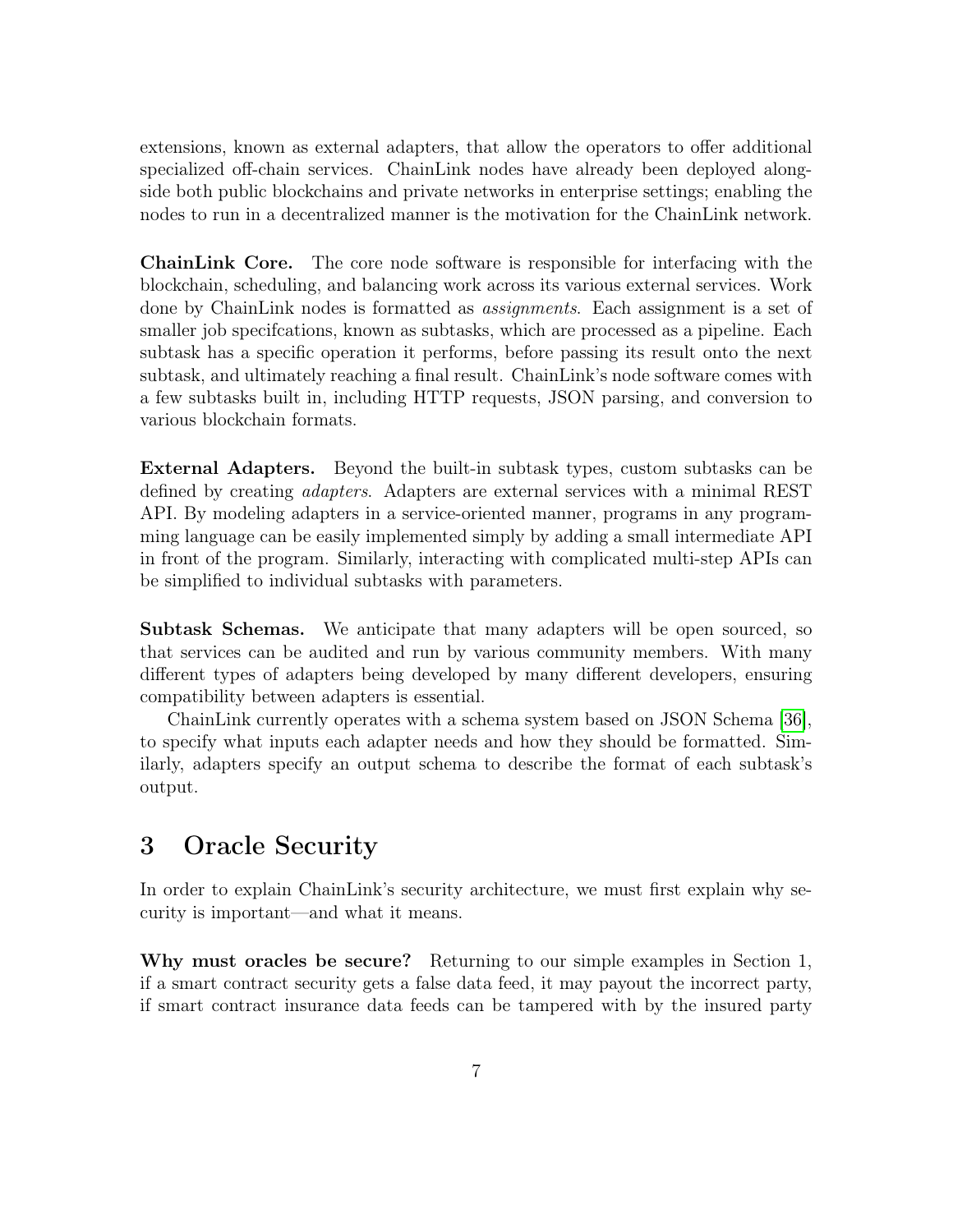

Figure 1: ChainLink workflow: 1) USER-SC makes an on-chain request; 2) CHAINLINK-SC logs an event for the oracles; 3) ChainLink core picks up the event and routes the assignment to an adapter; 4) ChainLink adapter performs a request to an external API; 5) ChainLink adapter processes the response and passes it back to the core; 6) ChainLink core reports the data to CHAINLINK-SC; 7) CHAINLINK-SC aggregates responses and passes them back as a single response to USER-SC.

there may be insurance fraud, and if GPS data given to a trade finance contract can be modified after it leaves the data provider, payment can be released for goods that haven't arrived.

More generally, a well-functioning blockchain, with its ledger or bulletin-board abstraction, offers very strong security properties. Users rely on the blockchain as a functionality that correctly validates transactions and prevents data from being altered. They treat it in effect like a trusted third party (a concept we discuss at length below). A supporting oracle service must offer a level of security commensurate with that of the blockchain it supports. An oracle too must therefore serve users as an effective trusted third party, providing correct and timely responses with very high probability. The security of any system is only as strong as its weakest link, so a highly trustworthy oracle is required to preserve the trustworthiness of a wellengineered blockchain.

Defining oracle security: An ideal view. In order to reason about oracle security, we must first define it. An instructive, principled way to reason about oracle security stems from the following thought experiment. Imagine that a trusted third party (TTP)—an ideal entity or functionality that always carries out instructions faithfully to the letter—were tasked with running an oracle. We'll denote this oracle by ORACLE (using all caps in general to denote an entity fully trusted by users), and suppose that the TTP obtains data from a perfectly trustworthy data source Src. Given this magical service ORACLE, what instructions would we ask it to carry out?

To achieve the property of integrity, also referred to as the authenticity property [\[24\]](#page-29-1), we would simply ask that ORACLE perform the following steps: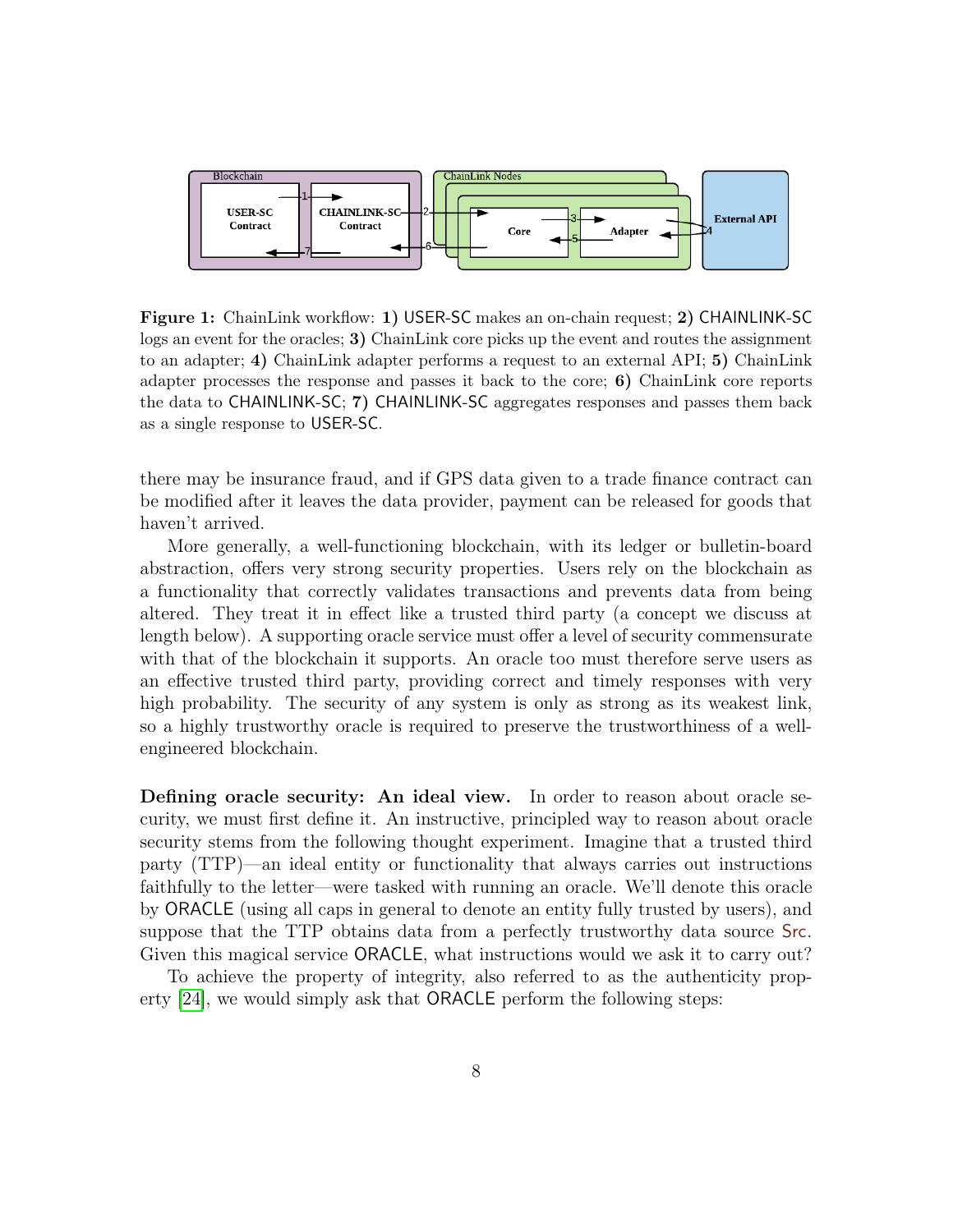

Figure 2: Behavior of an ideal oracle ORACLE is defined by steps: 1) Accept request; 2) Obtain data; 3) Return data. Additionally, to protect the confidentiality of a request, upon decrypting it, ORACLE never uses or reveals the data it contains, except to query Src.

- 1. Accept request: Ingest from a smart contract USER-SC a request Req  $= (\text{Src}, \tau, q)$ that specifies a target data source  $\textsf{Src}$ , a time or range of times  $\tau$ , and a query  $q$ ;
- 2. *Obtain data*: Send query q to Src at time  $\tau$ ;
- 3. Return data: On receiving answer a, return a to the smart contract.

These simple instructions, correctly carried out, define a strong, meaningful, but simple notion of security. Intuitively, they dictate that ORACLE acts as a trustworthy bridge between Src and USER-SC.<sup>[2](#page-8-0)</sup> For example, if Src is <code>https://www.FountOfKnowledge.com,</code>  $\tau$  is 4 p.m., and  $q =$  "price for ticker INTC", the integrity of ORACLE guarantees that it will provide USER-SC with exactly the price of INTC as queried at 4 p.m. at https://www.FountOfKnowledge.com.

Confidentiality is another desirable property for oracles. As USER-SC sends Req to ORACLE in the clear on the blockchain, Req is *public*. There are many situations in which Req is sensitive and its publication could be harmful. If USER-SC is a flight insurance contract, for example, and sends **ORACLE** a query Req regarding a particular user's flight  $(q =$  "Ether Air Flight 338"), the result would be that a user's flight plans are revealed to the whole world. If USER-SC is a contract for

<span id="page-8-0"></span><sup>2</sup>Of course, many details are omitted here. ORACLE should communicate with both USER-SC and source Src over secure, i.e., tamperproof, channels. (If Src is a web server, TLS is required. To communicate with USER-SC, ORACLE must be sure to scrape the right blockchain and digitally sign A appropriately.)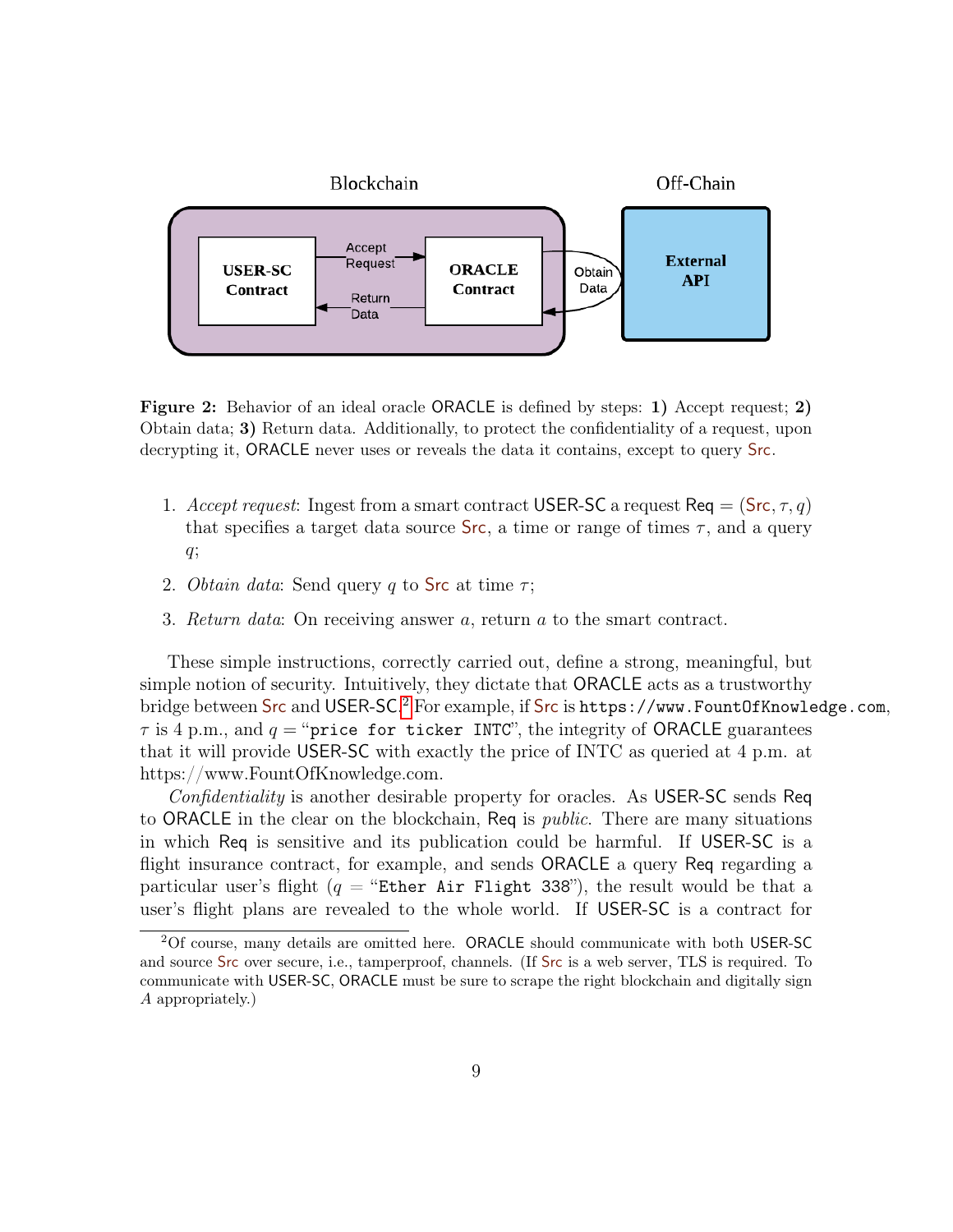financial trading, Req could leak information about a user's trades and portfolio. There are many other examples, of course.

To protect the confidentiality of Req, we can require that data in Req be encrypted under a (public key) belonging to ORACLE. Continuing to leverage the TTP nature of ORACLE, we could then simply give ORACLE the information-flow constraint:

#### Upon decrypting Req, never reveal or use data in Req except to query Src.

There are other important oracle properties, such as availability, the last of the classical CIA (Confidentiality-Integrity-Availability) triad. A truly ideal service OR-ACLE, of course, would never go down. Availability also encompasses more subtle properties such as censorship resistance: An honest ORACLE will not single out particular smart contracts and deny their requests.

The concept of a trusted third party is similar to the notion of an ideal functionality [\[7\]](#page-27-0) used to prove the security of cryptographic protocols in certain models. We can also model a blockchain in similar terms, conceptualizing it in terms of a TTP that maintains an ideal bulletin board. Its instructions are to accept transactions, validate them, serialize them, and maintain them permanently on the bulletin board, an append-only data structure.

Why the ideal oracle (ORACLE) is hard to achieve. There is, of course, no perfectly trustworthy data source Src. Data may be benignly or maliciously corrupted due to faulty web sites, cheating service providers, or honest mistakes.

If Src isn't trustworthy, then even if ORACLE does operate exactly like a TTP as instructed above, it still doesn't completely meet the notion of security we want. Given a faulty source **Src**, the integrity property defined above no longer means that an oracle's answer a is correct. If the true price of Intel is \$40 and https://www.FountOfKnowledge.com misreports it as \$50, for example, then ORACLE will send the incorrect value  $a = $50$ to USER-SC. This problem is unavoidable when using a single source Src. ORACLE simply has no way to know whether the answers **Src** provides to its queries are correct.

A bigger issue, of course, is the fact that our TTP for ORACLE is just an abstraction. No service provider is unconditionally trustworthy. Even the best-intentioned may be buggy or hacked. So there is no way to for a user or smart contract to have absolute assurance that a service ORACLE will carry out its instructions faithfully.

ChainLink reasons about its security protocols in terms of this ideal functionality ORACLE. Our goal in ChainLink is to achieve a real world system with properties as close as possible to those of ORACLE under realistic trust assumptions. We now explain how.

For simplicity in what follows, we now denote by CHAINLINK-SC the complete set of ChainLink contracts, i.e., its full on-chain functionality (not just its interface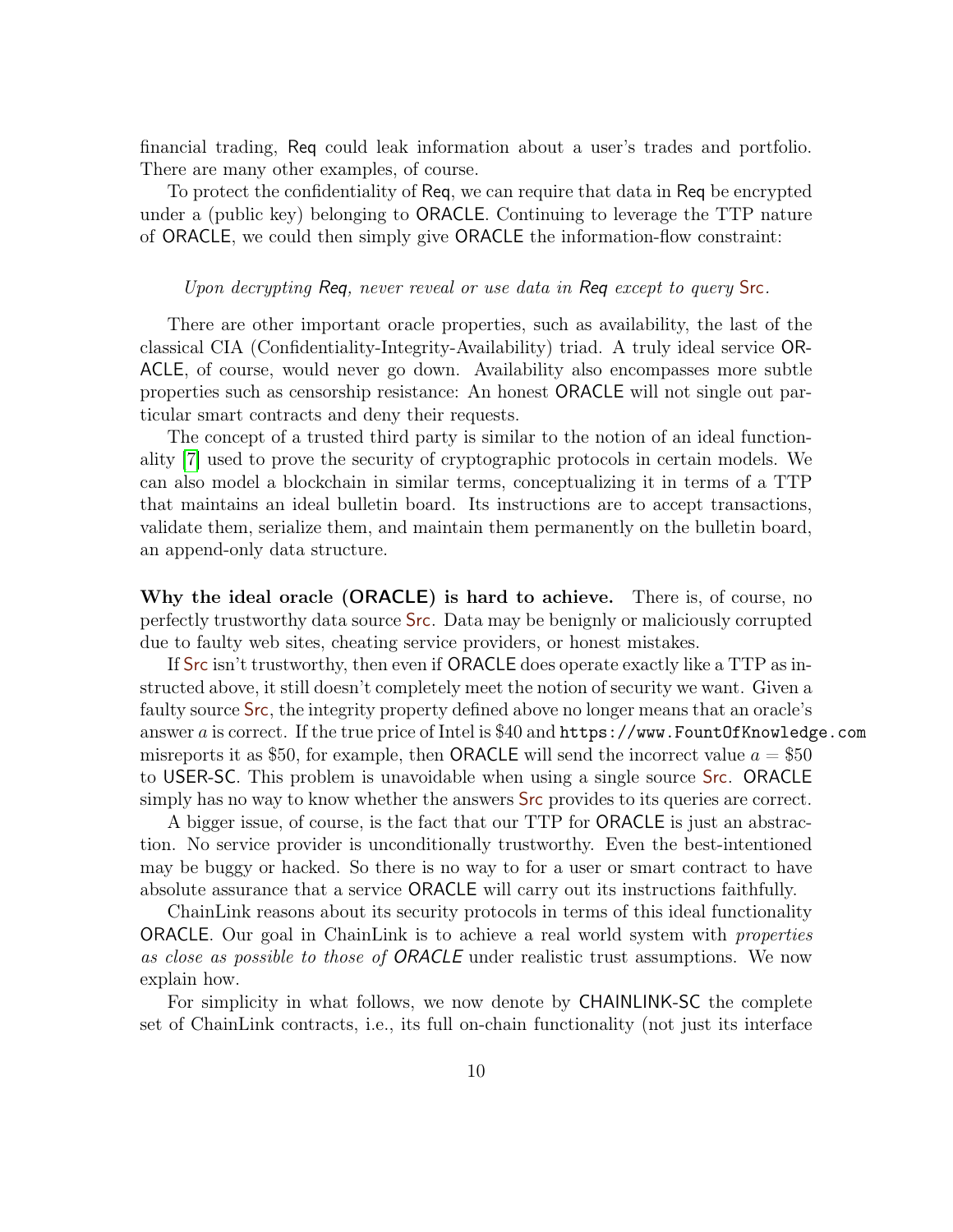to requesting contracts). We thereby abstract away the multiple individual contracts actually used in the system architecture.

### <span id="page-10-0"></span>4 ChainLink Decentralization Approach

We propose three basic complementary approaches to ensuring against faulty nodes: (1) Distribution of data sources; (2) Distribution of oracles; and (3) Use of trusted hardware. We discuss the first two approaches, which involve *decentralization*, in this section. We discuss our long-term strategy for trusted hardware, a different and complementary approach, in Section [6.](#page-20-1)

#### <span id="page-10-1"></span>4.1 Distributing sources

A simple way to deal with a faulty single source Src is to obtain data from *multiple* sources, i.e., distribute the data source. A trustworthy ORACLE can query a collection of sources  $\textsf{Src}_1, \textsf{Src}_2, \ldots, \textsf{Src}_k$ , obtain responses  $a_1, a_2, \ldots, a_k$ , and aggregate them into a single answer  $A = \arg(a_1, a_2, \dots, a_k)$ . ORACLE might do this in any of a number of ways. One, for example, is majority voting. If a majority of sources return the identical value a, the function agg returns a; otherwise it returns an error. In this case, provided that a majority  $(> k/2)$  sources are functioning correctly, ORACLE will always return a correct value A.

Many alternative functions agg can ensure robustness against erroneous data or handle fluctuations in data values over time (e.g, stock prices). For example, agg might discard outliers (e.g., the largest and smallest values  $a_i$ ) and output the mean of the remaining ones.

Of course, faults may be correlated across data sources in a way that weakens the assurances provided by aggregation. If site  $Src_1 = EchoEcho$ .com obtains its data from  $SrC_2$  = TheHorsesMouth.com, an error at  $SrC_2$  will always imply an error at  $SrC_1$ . More subtle correlations between data sources can also occur. Chainlink also proposes to pursue research into mapping and reporting the independence of data sources in an easily digestible way so that oracles and users can avoid undesired correlations.

#### <span id="page-10-2"></span>4.2 Distributing oracles

Just as sources can be distributed, our ideal service ORACLE itself can be approximated as a distributed system. This is to say that instead of a single monolithic oracle node O, we can instead have a collection of n different oracle nodes  $\{O_1, O_2, \ldots, O_n\}$ . Each oracle  $O_i$  contacts its own distinct set of data sources which may or may not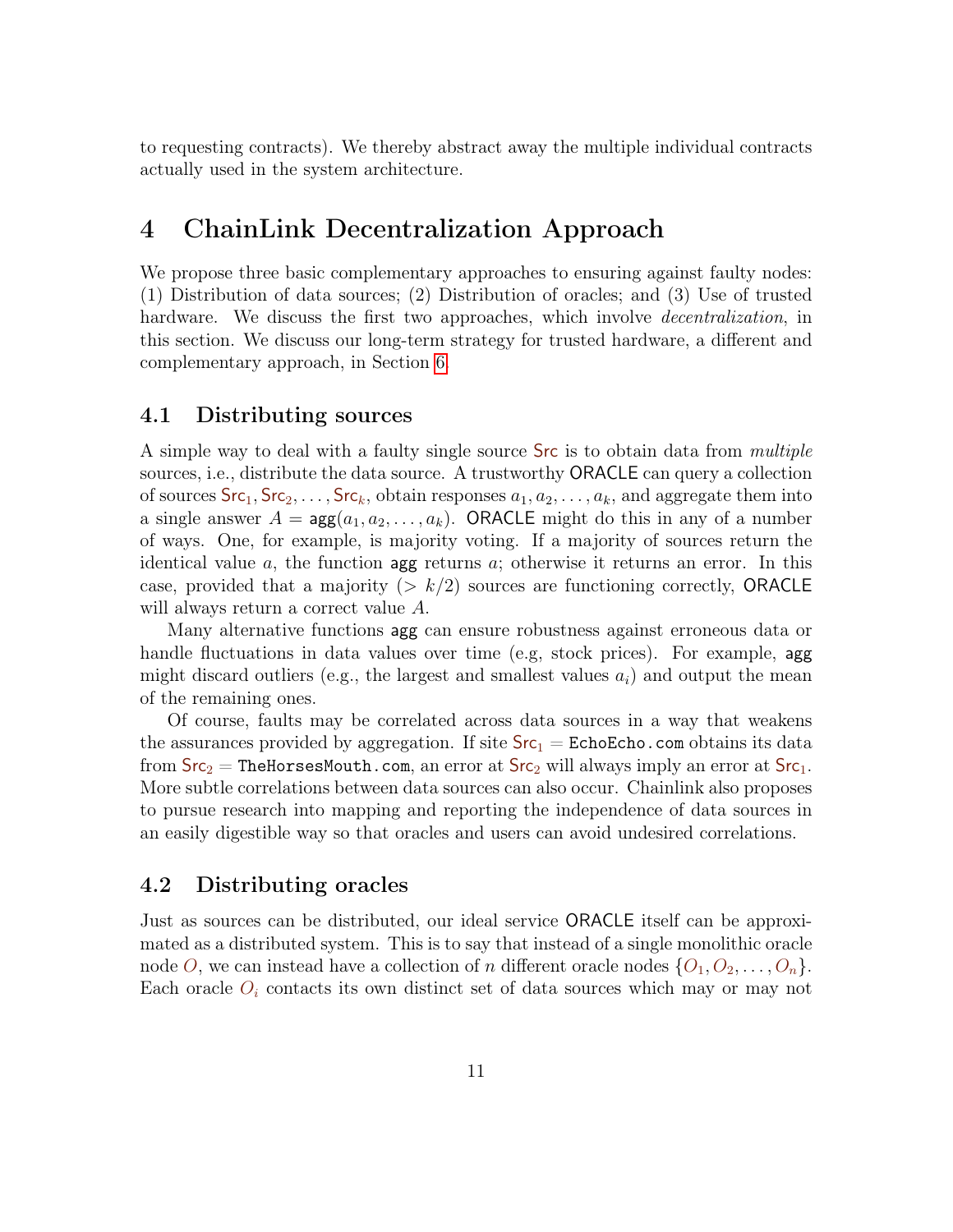

Figure 3: Requests are distributed across both oracles and data sources. This figure shows an example of such two-level distribution.

overlap with those of other oracles.  $O_i$  aggregates responses from its data sources and outputs its own distinct answer  $A_i$  to a query Req.

Some of these oracles may be faulty. So clearly the set of all oracles' answers  $A_1, A_2, \ldots, A_n$  will need to be aggregated in a trustworthy way into a single, authoritative value A. But given the possibility of faulty oracles, where and how will this aggregation happen in ChainLink?

Initial solution: In-contract aggregation. Our initial proposed solution in ChainLink will be a simple one called *in-contract aggregation*. CHAINLINK-SC which, again, denotes the on-chain part of ChainLink—will itself aggregate oracle responses. (Alternatively, CHAINLINK-SC may call another aggregation contract, but for conceptual simplicity we assume that the two components form a single contract.) In other words, CHAINLINK-SC will compute  $A = \text{Agg}(A_1, A_2, \ldots, A_n)$  for some function Agg (similar to agg, as described above), and send the result A to USER-SC.

This approach is practical for small  $n$ , and has several distinct benefits:

- Conceptual simplicity: Despite the fact that the oracle is distributed, a single entity, CHAINLINK-SC, performs aggregation by executing Agg.
- Trustworthiness: As CHAINLINK-SC's code can be publicly inspected, its correct behavior can be verified. (CHAINLINK-SC will be a relatively small, simple piece of code.) Additionally, CHAINLINK-SC's execution is fully visible on-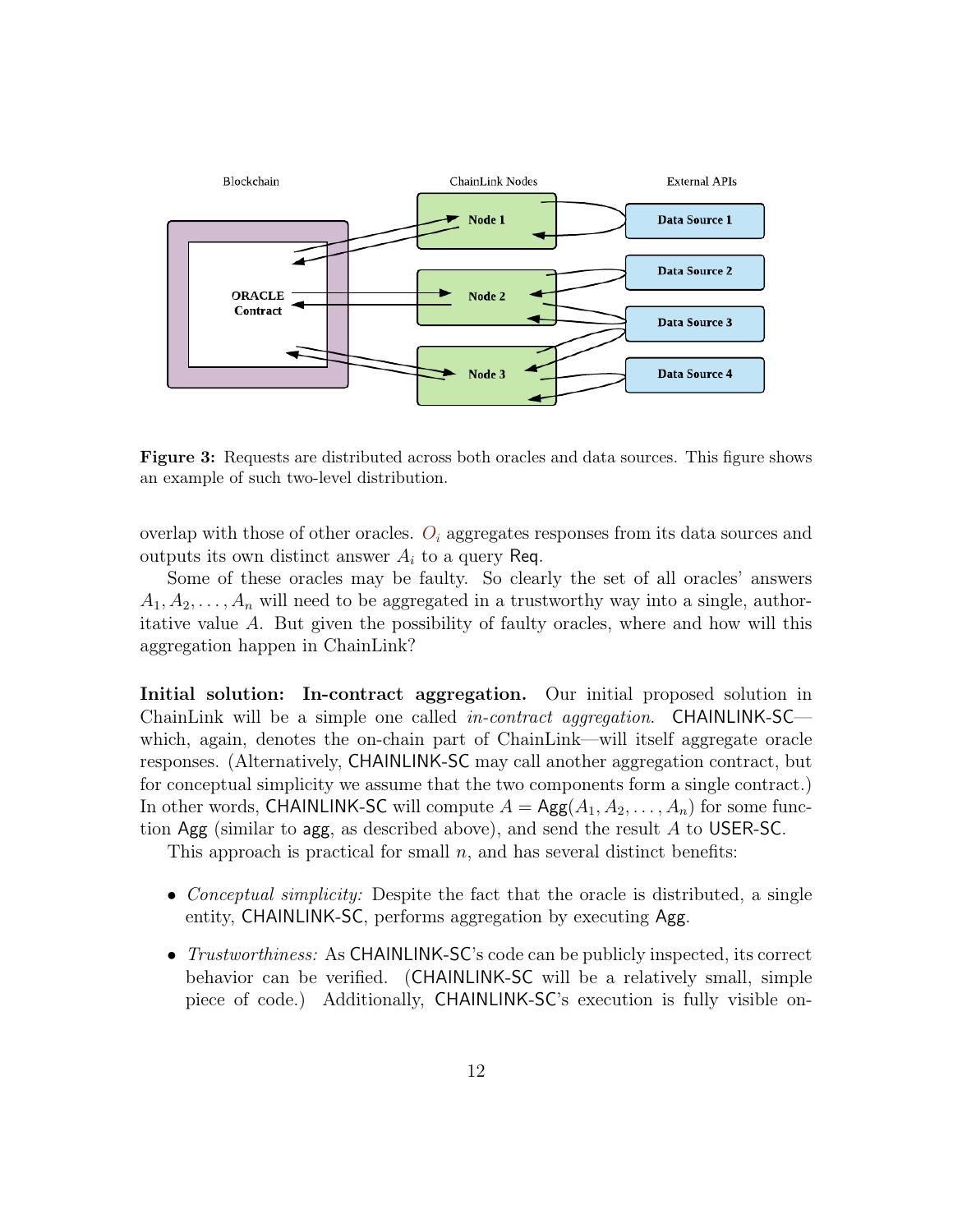chain. Thus users, i.e., creators of USER-SC, can achieve a high degree of trust in CHAINLINK-SC.

• Flexibility: CHAINLINK-SC can implement most desired aggregation functions Agg—the majority function, averaging, etc.

Simple as it is, this approach presents a novel and interesting technical challenge, namely the problem of *freeloading*. A cheating oracle  $O_z$  can observe the response  $A_i$  of another oracle  $O_i$  and copy it. In this way, oracle  $O_z$  avoids the expense of querying data sources, which may charge per-query fees. Freeloading weakens security by undermining the diversity of data source queries and also disincentivizes oracles from responding quickly: Responding slowly and freeloading is a cheaper strategy.

We suggest a well known solution to this problem, namely the use of a commit / reveal scheme. In a first round, oracles send CHAINLINK-SC cryptographic commitments to their responses. After CHAINLINK-SC has received a quorum of responses, it initiates a second round in which oracles reveal their responses.

Algorithm [1](#page-13-0) shows a simple sequential protocol that guarantees availability given  $3f + 1$  nodes. It uses a commit / reveal scheme to prevent freeloading. Oracle responses are decommitted, and thus exposed to a potential freeloader only after all commitments have been made, thereby excluding the freeloader from copying other oracles' responses.

On-chain protocols can leverage block times to support synchronous protocol designs. In ChainLink, however, oracle nodes obtain data from sources that may have highly variable response times, and decommitment times by nodes can vary due to, e.g., use of different gas prices in Ethereum. To ensure the fastest possible protocol responsiveness, therefore, Alg. [1](#page-13-0) is designed as an asynchronous protocol.

Here, Commit<sub>r</sub>(A) denotes a commitment of value A with witness r, while SID denotes the set of valid session ids. The protocol assumes authenticated channels among all players.

It is easy to see that Alg. [1](#page-13-0) will terminate successfully. Given  $3f + 1$  nodes in total, at most f are faulty, so at least  $2f + 1$  will send commitments in Step 4. Of those commitments, at most f come from faulty nodes, so at least  $f + 1$  come from honest nodes. All such commitments will eventually be decommitted.

Additionally, it is easy to see that A will be correct in Alg[.1.](#page-13-0) Of the  $f + 1$ decommitments on the single value A, at least one has to come from an honest node.

In-contract aggregation via Alg. [1](#page-13-0) will be the main approach supported by Chain-Link in the short term. The proposed initial implementation will involve a more sophisticated, concurrent variant of the algorithm. Our longer-term proposal is reflected in the rather more complicated protocol OCA (Off-Chain Aggregation) specified in Algorithms [2](#page-34-0) and [3](#page-35-1) in Appendix [A.](#page-32-0) OCA is an off-chain aggregation protocol that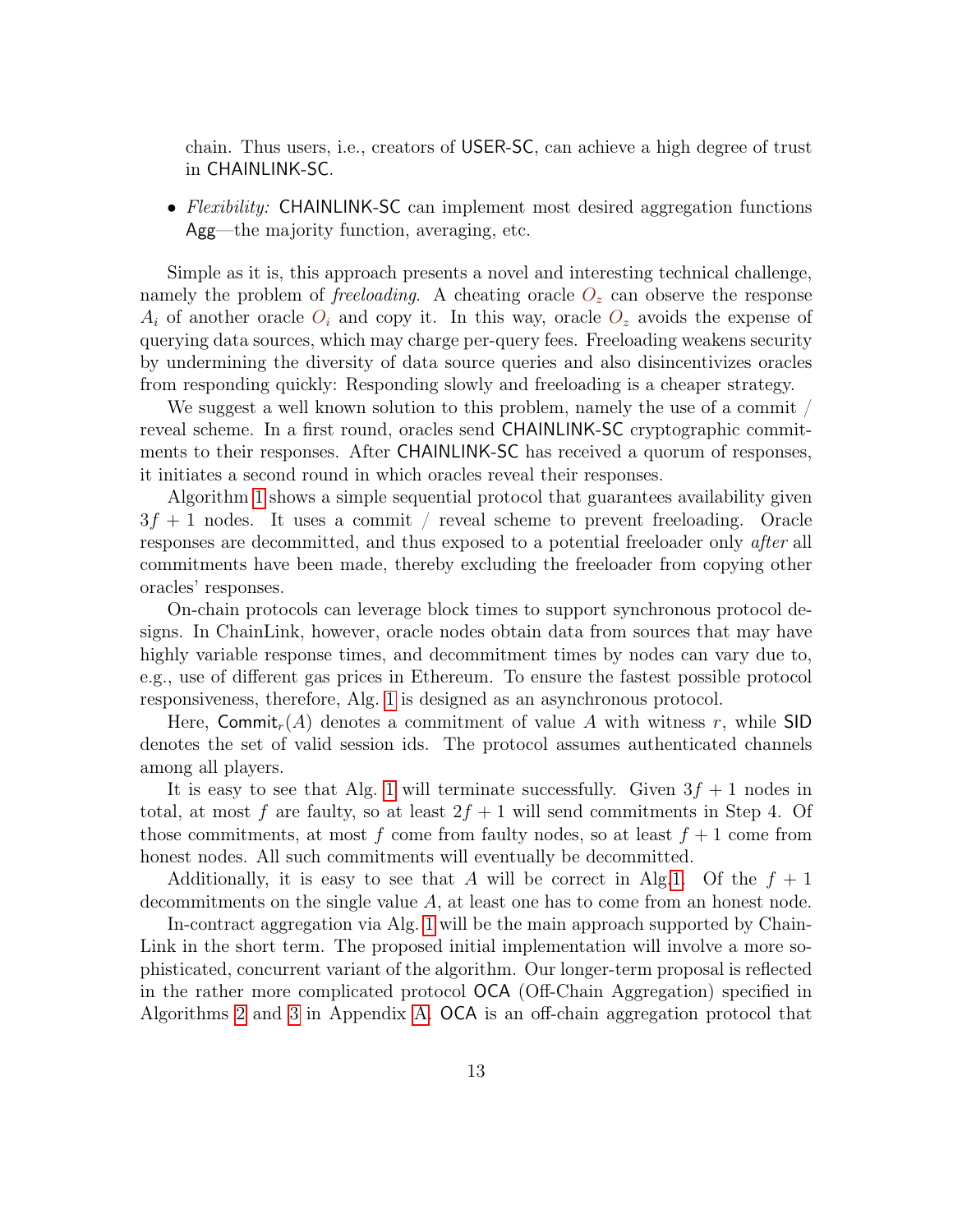### <span id="page-13-0"></span>Algorithm 1 InChainAgg $(\{O_i\}_{i=1}^n)$  (code for CHAINLINK-SC)

- 1: Wait until Req is received from USER-SC.
- 2: sid  $\leftarrow$ s SID
- 3: Broadcast (request,sid).
- 4: Wait until set C of  $2f+1$  messages (commit,  $c_i =$  Commit<sub>ri</sub> $(A_i)$ , sid) from distinct  $O_i$  are received.
- 5: Broadcast (committed,sid).
- 6: Wait until set D of  $f + 1$  distinct valid decommitments (decommit,  $(r_i, A_i)$ , sid) are received where, for some A, all  $A_i = A$ .
- 7: Send (Answer,  $A$ , sid) to USER-SC.

minimizes on-chain transaction costs. That protocol also includes payment to oracle nodes and ensures against payments to freeloaders.

<span id="page-13-1"></span>Medium-term strategy: Off-chain aggregation. In-contract aggregation has a key disadvantage: Cost. It incurs the cost of transmitting and processing onchain  $O(n)$  oracle messages (commits and reveals for  $A_1, A_2, \ldots, A_n$ ). In permissioned blockchains, this overhead may be acceptable. In permissionless blockchains with onchain transaction fees such as Ethereum, if  $n$  is large, the costs can be prohibitive. A more cost-effective approach is to aggregate oracle responses off-chain and transmit a single message to CHAINLINK-SC A. We propose deployment of this approach, called off-chain aggregation, in the medium-to-long term.

The problem of achieving a consensus value  $A$  in the face of potentially faulty nodes is much like the problem of consensus that underpins blockchains themselves. Given a predetermined set of oracles, one might consider using a classical Byzantine Fault Tolerant (BFT) consensus algorithm to compute  $A$ . Classical BFT protocols, however, aim to ensure that at the end of a protocol invocation, all honest nodes store the same value, e.g., in a blockchain, that all nodes store the same fresh block. In our oracle setting, the goal is slightly different. We want to ensure that CHAINLINK-SC (and then USER-SC) obtains aggregate answer  $A = \text{Agg}(A_1, A_2, \ldots, A_n)$  without participating in the consensus protocol and without needing to receive answers from multiple oracles. The problem of freeloading, moreover, still needs to be addressed.

The ChainLink system proposes the use of a simple protocol involving threshold signatures. Such signatures can be realized using any of a number of signature schemes, but are especially simple to implement using Schnorr signatures [\[4\]](#page-27-1). In this approach, oracles have a collective public key pk and a corresponding private key sk that is shared among  $O_1, O_2, \ldots, O_n$  in a  $(t, n)$ -threshold manner [\[3\]](#page-27-2). Such a sharing means that every node  $O_i$  has a distinct private / public keypair ( $\mathsf{sk}_i, \mathsf{pk}_i$ ).  $O_i$  can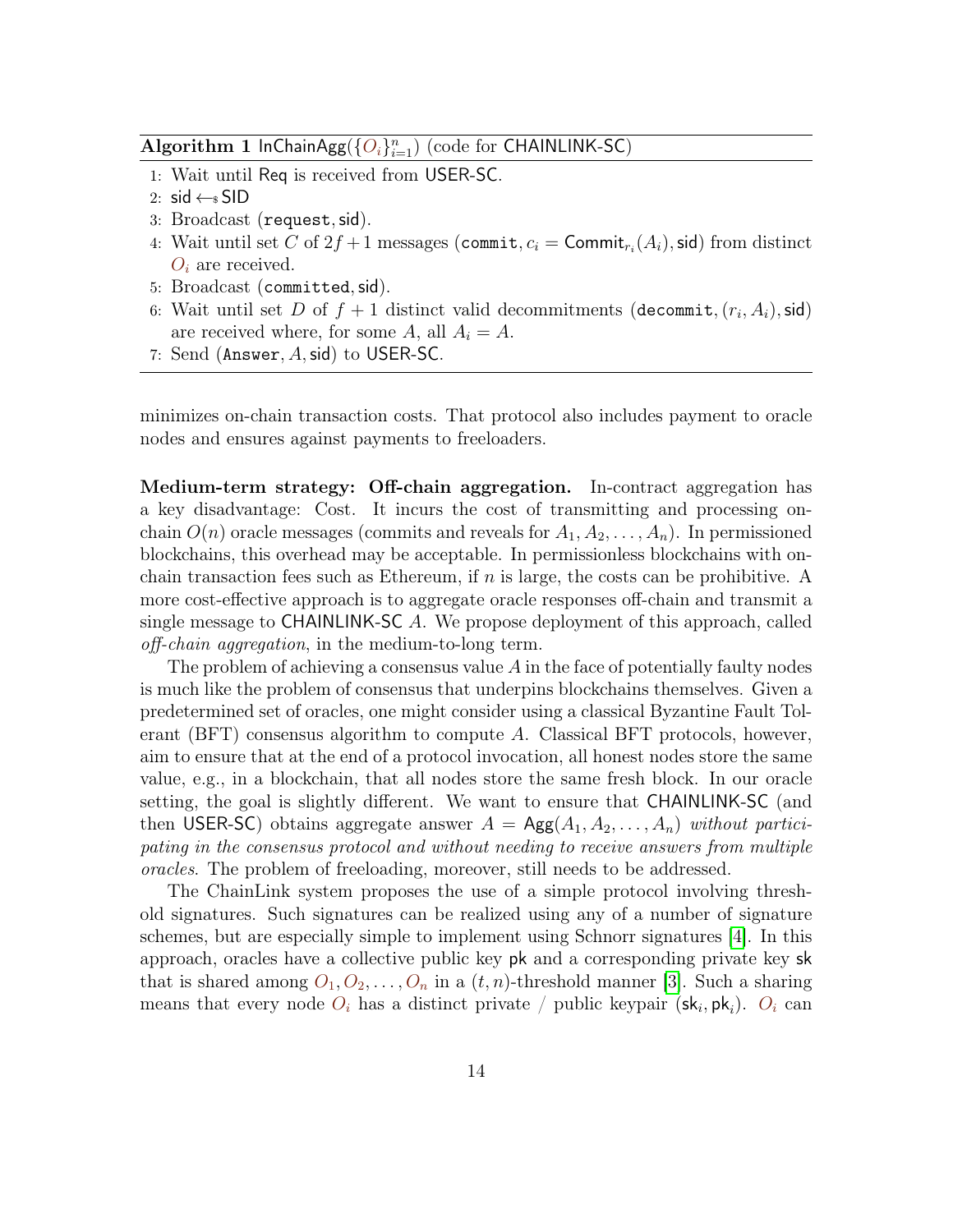

**Figure 4:** Sig<sub>sk</sub>[A] can be achieved by any  $n/2+1$  of the oracles.

generate a partial signature  $\sigma_i = \mathsf{Sig}_{\mathsf{sk}_i}[A_i]$  that can be verified with respect to  $\mathsf{pk}_i$ .

The key feature of this setup is that partial signatures on the same value A can be aggregated across any set of  $t$  oracles to yield a single valid *collective* signature  $\Sigma = \mathsf{Sig}_{\mathsf{sk}}[A]$  on an answer A. No set of  $t-1$  oracles, however, can produce a valid signature on any value. The single signature  $\Sigma$  thus implicitly embodies the partial signatures of at least t oracles.

Threshold signatures can be realized naïvely by letting  $\Sigma$  consist explicitly of a set of t valid, independent signatures from individual nodes. Threshold signatures have similar security properties to this naïve approach. But they provide a significant onchain performance improvement: They reduce the size and cost of verifying  $\Sigma$  by a factor of t.

With this setup, it would seem that oracles can just generate and broadcast partial signatures until t such partial signatures enable the computation of  $\Sigma$ . Again, though, the problem of freeloading arises. We must therefore ensure that oracles genuinely obtain data from their designated sources, rather than cheating and copying  $A_i$  from another oracle. Our solution involves a financial mechanism: An entity PROVIDER (realizable as a smart contract) rewards only oracles that have sourced original data for their partial signatures.

In a distributed setting, determining which oracles qualify for payment turns out to be tricky. Oracles may intercommunicate off-chain and we no longer have a single authoritative entity (CHAINLINK-SC) receiving responses and are therefore un-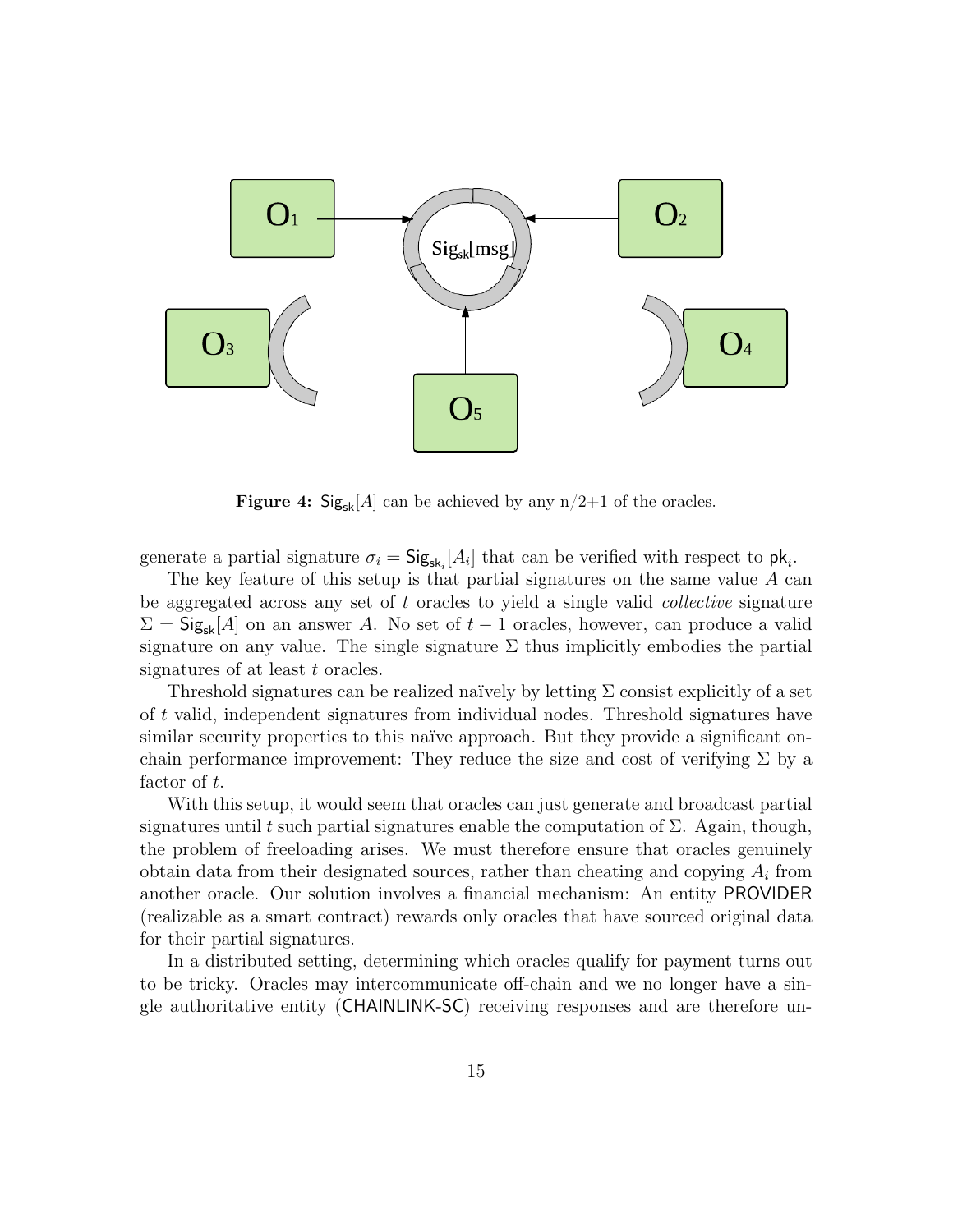able to identify eligible payees directly among participating oracles. Consequently, PROVIDER must obtain evidence of misbehavior from the oracles themselves, some of which may be untrustworthy. We propose the use of consensus-like mechanisms in our solution for ChainLink to ensure that PROVIDER does not pay freeloading oracles.

The off-chain aggregation system we propose for ChainLink, with accompanying security proof sketches, may be found in Appendix [A.](#page-32-0) It makes use of a distributed protocol based on threshold signatures that provides resistance to freeloading by  $f < n/3$  oracles. We believe resistance to freeloading is an interesting new technical problem.

### <span id="page-15-0"></span>5 ChainLink Security Services

Thanks to the protocols we have just described in the previous section, ChainLink proposes to ensure availability and correctness in the face of up to f faulty oracles. Additionally, trusted hardware, as discussed in Section [6,](#page-20-1) is being actively considered as a secure approach toward protecting against corrupted oracles providing incorrect responses. Trusted hardware, however, may not provide definitive protection for three reasons. First, it will not be deployed in initial versions of the ChainLink network. Second, some users may not trust trusted hardware (see Appendix [B](#page-37-0) for a discussion). Finally, trusted hardware cannot protect against node downtime, only against node misbehavior. Users will therefore wish to to ensure that they can choose the most reliable oracles and minimize the probability of USER-SC relying on  $\geq f$  faulty oracles.

To this end, we propose the use of four key security services: a Validation System, a Reputation System, a Certification Service, and a Contract-Upgrade Service. All of these services may initially be run by one company or group interested in launching the ChainLink network, but are designed to *operate strictly accordingly to ChainLink's* philosophy of decentralized design. ChainLink's proposed security services cannot block oracle node participation or alter oracle responses. The first three services only provide ratings or guidance to users, while the Contract-Upgrade Service is entirely optional for users. Additionally, these services are designed to support independent providers, whose participation should be encouraged so that users will eventually have multiple security services among which to choose.

### <span id="page-15-1"></span>5.1 Validation System

The ChainLink Validation System monitors on-chain oracle behavior, providing an objective performance metric that can guide user selection of oracles. It will seek to monitor oracles for: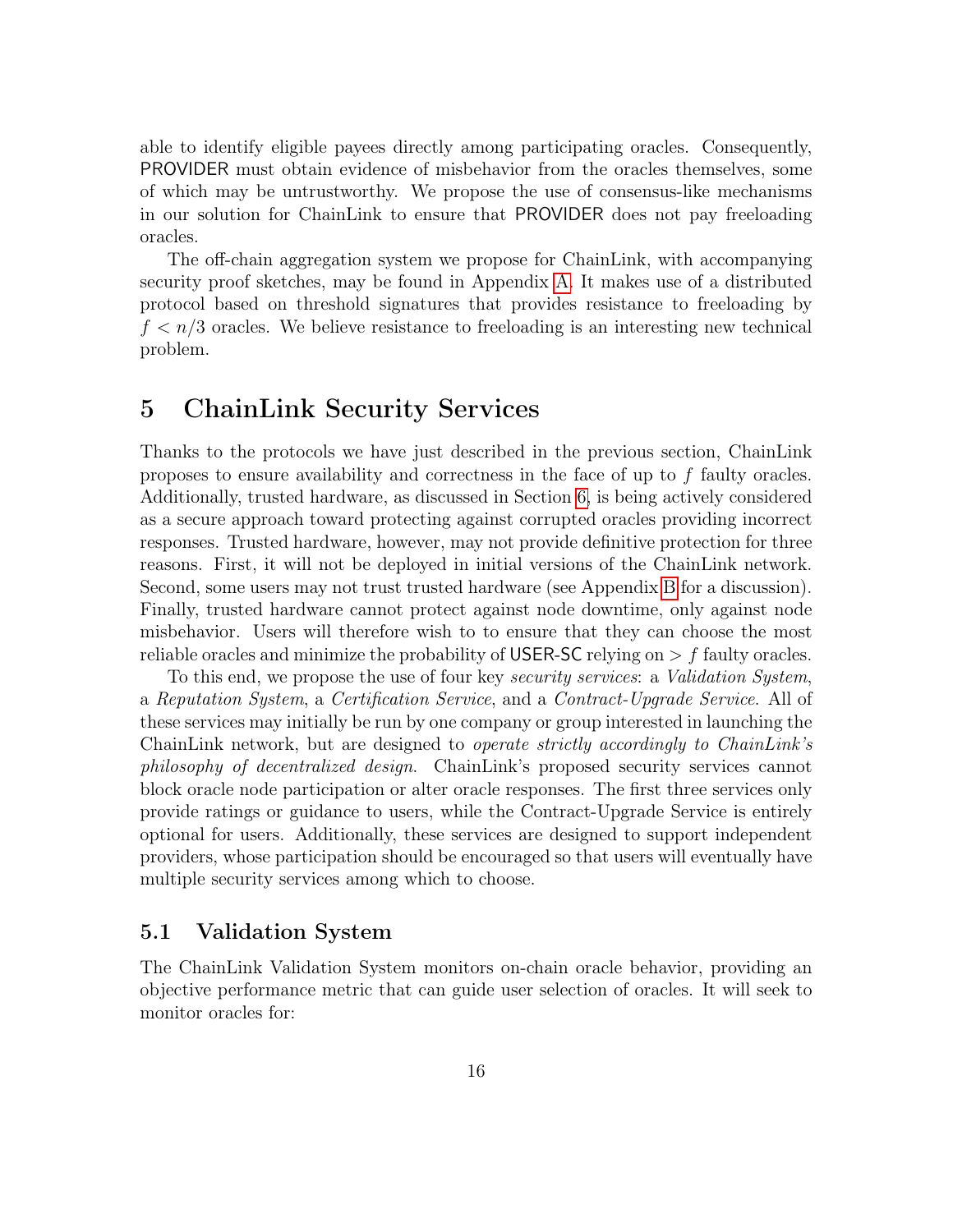- Availability: The Validation System should record failures by an oracle to respond in a timely way to queries. It will compile ongoing uptime statistics.
- Correctness: The Validation System should record apparent erroneous responses by an oracle as measured by deviations from responses provided by peers.<sup>[3](#page-16-1)</sup>

In our initial, on-chain aggregation system in ChainLink, such monitoring is straightforward, as all oracle activity is visible to CHAINLINK-SC.

Recall, however, that in the off-chain aggregation system envisaged for ChainLink, it's the oracles themselves that perform aggregation. Consequently, CHAINLINK-SC does not have direct visibility into oracle responses and cannot itself monitor availability and correctness.

Fortunately, oracles digitally sign their responses, and thus, as a side effect, generate non-repudiable evidence of their answers. Our proposed approach will therefore be to realize the validation service as a smart contract that would reward oracles for submitting evidence of deviating responses. In other words, oracles would be incentivized to report apparently erroneous behavior.

Availability is somewhat trickier to monitor, as oracles of course don't sign their failures to respond. Instead, a proposed protocol enhancement would require oracles to digitally sign attestations to the set of responses they have received from other oracles. The validation contract would then accept (and again reward) submission of sets of attestations that demonstrate consistent non-responsiveness by an underperforming oracle to its peers.

In both the on-chain and off-chain cases, availability and correctness statistics for oracles will be visible *on-chain*. Users  $\int$  developers will thus be able to view them in real time through an appropriate front end, such as a Dapp in Ethereum or an equivalent application for a permissioned blockchain.

#### <span id="page-16-0"></span>5.2 Reputation System

The Reputation System proposed for ChainLink would record and publish user ratings of oracle providers and nodes, offering a means for users to evaluate oracle performance holistically. Validator System reports are likely to be a major factor in determining oracle reputations and placing these reputations on a firm footing of trust. Factors beyond on-chain history, though, can provide essential information about oracle node

<span id="page-16-1"></span><sup>&</sup>lt;sup>3</sup>"Deviation" must be defined in a data-specific manner. For simple boolean responses—for example, whether a flight arrived on time—deviation simply means a response opposite that of the majority. For, say, the temperature of a city, which may vary legitimately across sensors and sources, deviation may mean significant numerical deviation. Of course, for various reasons, e.g., broken sensors, even a well-functioning oracle may deviate from the majority answer some fraction of the time.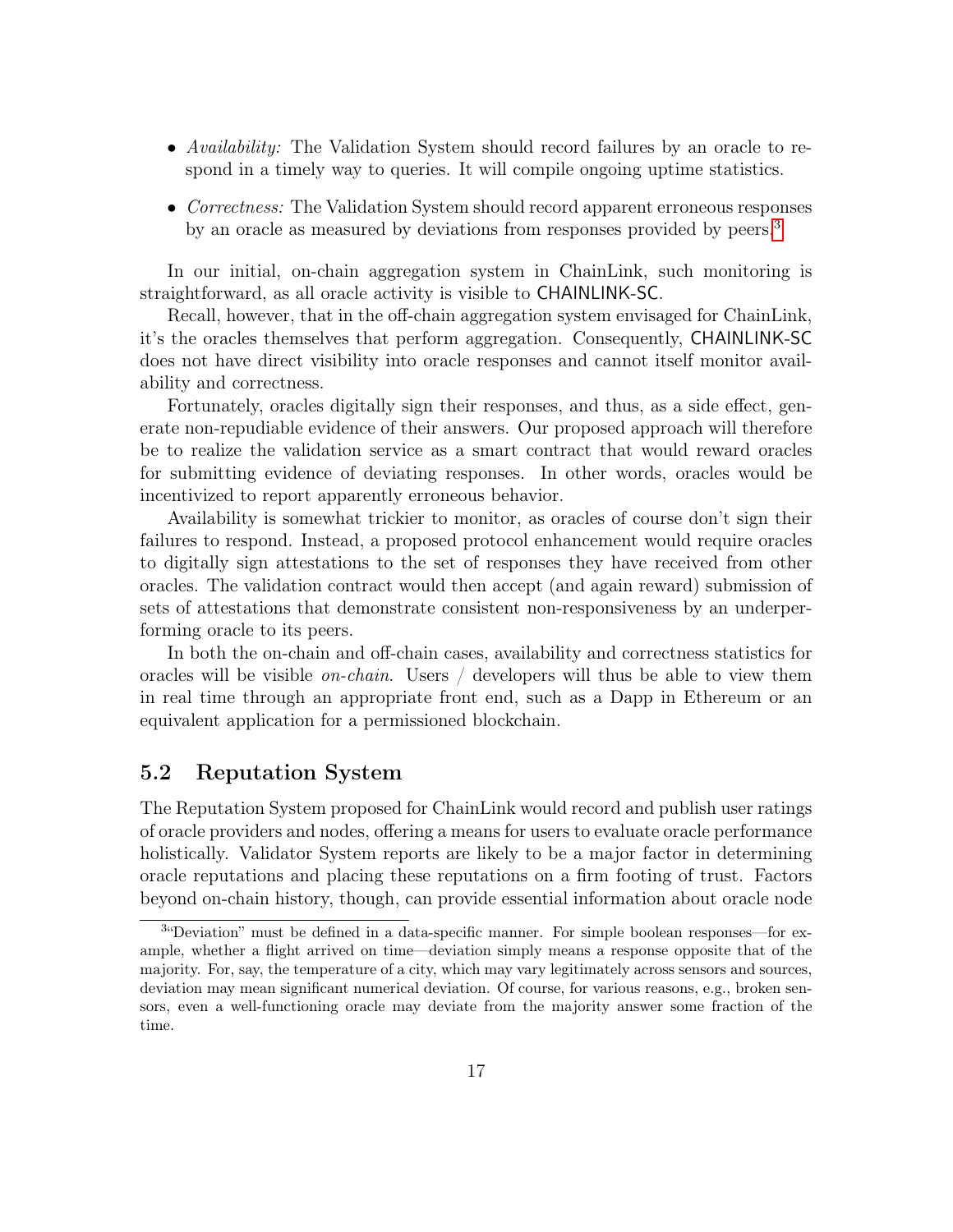security profiles. These may include users' familiarity with oracles' brands, operating entities, and architectures. We envision the ChainLink Reputation System to include a basic on-chain component where users' ratings would be available for other smart contracts to reference. Additionally, reputation metrics should be easily accessible off-chain where larger amounts of data can be efficiently processed and more flexibly weighted.

For a given oracle operator, the Reputation System is initially proposed as supporting the following metrics, both at the granularity of specific assignment types (see Section [2\)](#page-3-0), and also in general for all types supported by a node:

- Total number of assigned requests: The total number of past requests that an oracle has agreed to, both fulfilled and unfulfilled.
- Total number of completed requests: The total number of past requests that an oracle has fulfilled. This can be averaged over number of requests assigned to calculate completion rate.
- Total number of accepted requests: The total number of requests that have been deemed acceptable by calculating contracts when compared with peer responses. This can be averaged over total assigned or total completed requests to get insight into accuracy rates.
- Average time to respond: While it may be necessary to give oracle responses time for confirmation, the timeliness of their responses will be helpful in determining future timeliness. Average response time is calculated based on completed requests.
- Amount of penalty payments: If penalty payments were locked in to assure a node operator's performance, the result would be a financial metric of an oracle provider's commitment not to engage in an "exit scam" attack, where the provider takes users' money and doesn't provide services. This metric would involve both a temporal and a financial dimension.

High-reputation services are strongly incentivized in any market to behave correctly and ensure high availability and performance. Negative user feedback will pose a significant risk to brand value, as do the penalties associated with misbehavior. Consequently, we anticipate a virtuous circle in which well-functioning oracles develop good reputations and good reputations give rise to incentives for continued high performance.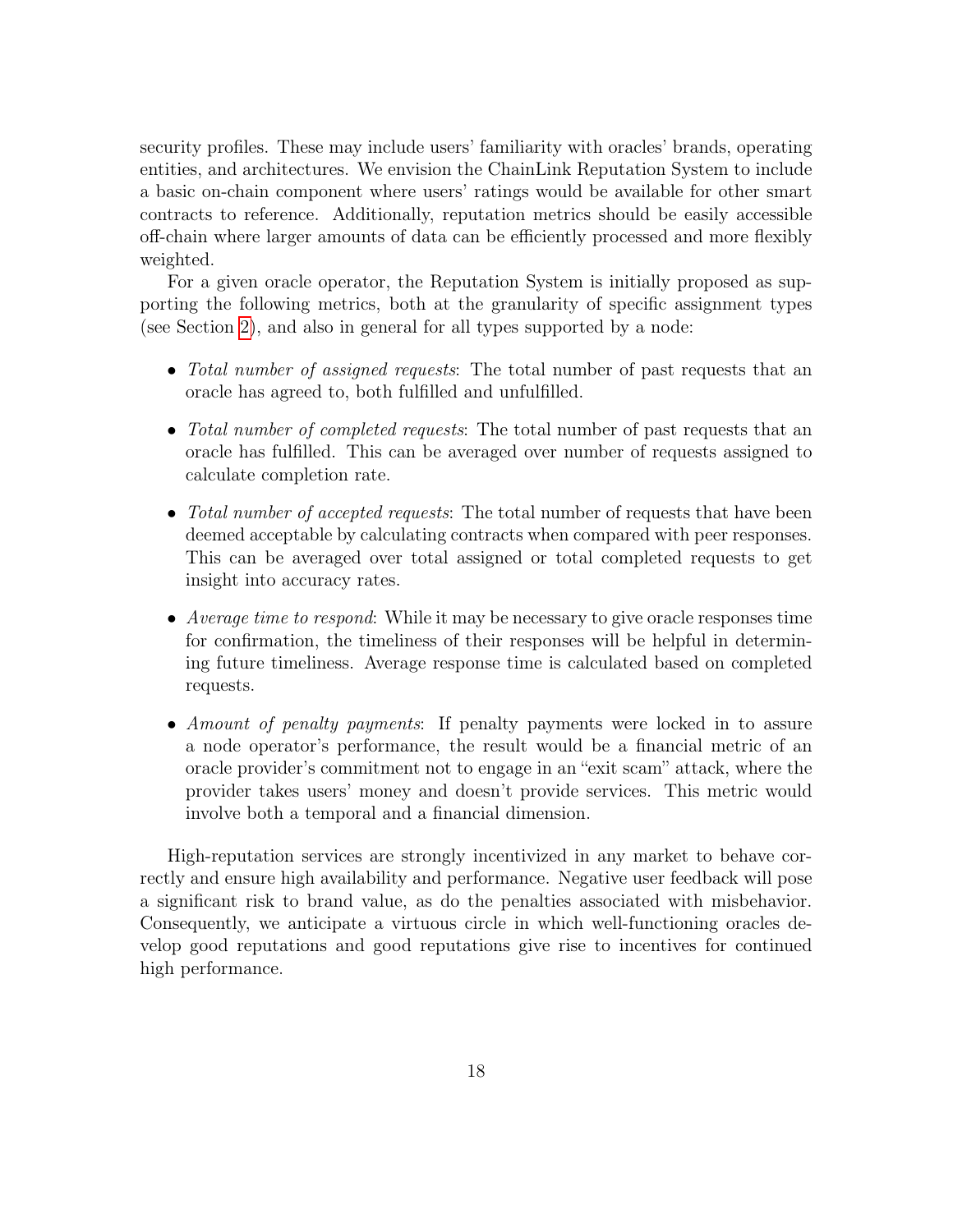### <span id="page-18-0"></span>5.3 Certification Service

While our Validation and Reputation Systems are intended to address a broad range of faulty behaviors by oracles and is proposed as a way to ensure system integrity in the vast majority of cases, ChainLink may also include an additional mechanism called a Certification Service. Its goal is to prevent and/or remediate rare but catastrophic events, specifically en bloc cheating in the form of Sybil and mirroring attacks, which we now explain.

Sybil and mirroring attacks. Both our simple and in-contract aggregation protocols seek to prevent freeloading in the sense of dishonest nodes copying honest nodes' answers. But neither protects against *Sybil attacks* [\[9\]](#page-27-3). Such attacks involve an adversary that controls multiple, ostensibly independent oracles. This adversary can attempt to dominate the oracle pool, causing more than f oracles to participate in the aggregation protocol and provide false data at strategic times, e.g., in order to influence large transactions in high-value contracts. Quorums of cheating oracles can also arise not just under the control of a single adversary, but also through collusion among multiple adversaries. Attacks or faults involving  $\geq f$  oracles are especially pernicious in that they are undetectable from on-chain behavior alone.

Additionally, to reduce operational costs, a Sybil attacker can adopt a behavior called *mirroring*, in which it causes oracles to send individual responses based on data obtained from a single data-source query. In other words, misbehaving oracles may share data off-chain but pretend to source data independently. Mirroring benefits an adversary whether or not it chooses to send false data. It poses a much less serious security threat than data falsification, but does slightly degrade security in that it eliminates the error correction resulting from diversified queries against a given source Src. For example, if https://www.datasource.com emits erroneous data due to, say, a sporadically triggered bug, multiple queriers may still obtain a correct majority result.

Sybil attacks resulting in false data, mirroring, and collusion in general may be eliminated by the use of trusted hardware in our long-term strategy (see Section [6\)](#page-20-1).

Certification Service design. The ChainLink Certification Service would seek to provide general integrity and availability assurance, detecting and helping prevent mirroring and colluding oracle quorums in the short-to-medium term. The Certification Service would issue *endorsements* of high-quality oracle providers. We emphasize again, as noted above, that the service will only rate providers for the benefit of users. It is not meant to dictate oracle node participation or non-participation in the system.

The Certification Service supports endorsements based on several features of oracle deployment and behavior. It would monitor the Validation System statistics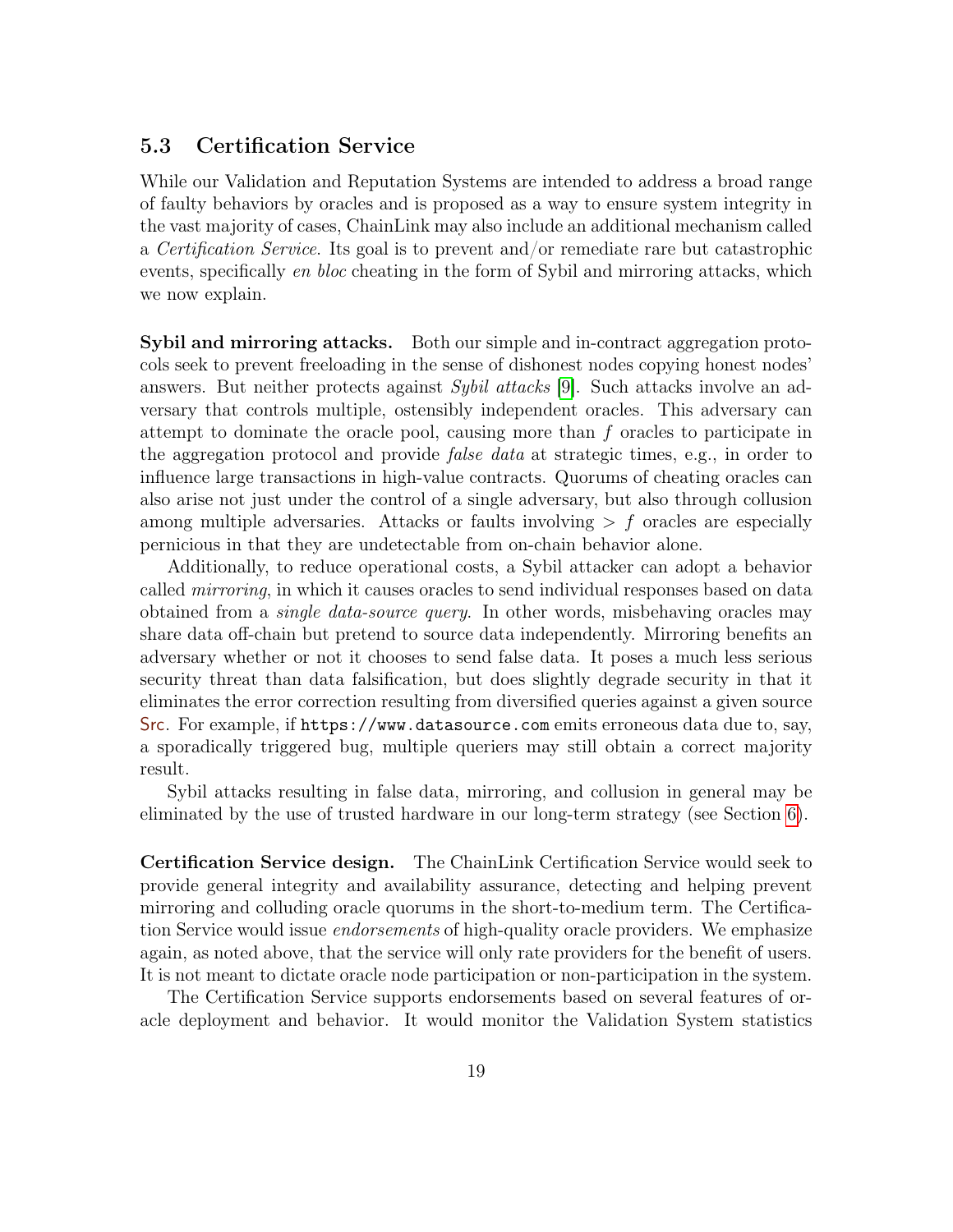on oracles and perform post-hoc spot-checking of on-chain answers—particularly for high-value transactions—comparing them with answers obtained directly from reputable data sources. With sufficient demand for an oracle provider's data, we expect there to be enough economic incentive to justify off-chain audits of oracle providers, confirming compliance with relevant security standards, such as relevant controls in the Cloud Security Alliance (CSA) Cloud Controls Matrix [\[26\]](#page-29-2), as well as providing useful security information that they conduct proper audits of oracles' source and bytecode for their smart contracts.

In addition to the reputation metrics, automated on-chain and automated offchain systems for fraud detection, the Certification Service is planned as a means to identify Sybil attacks and other malfeasance that automated on-chain systems cannot. For example, if all nodes agree that the moon is made of green cheese, they can cause USER-SC to ingest this false fact. MOON COMPONENTS = {GREEN CHEESE} will be recorded on the blockchain, however, and visible in a post-hoc review.

#### <span id="page-19-0"></span>5.4 Contract-Upgrade Service

As recent smart contract hacks have shown, coding bulletproof smart contracts is an extremely challenging exercise  $\vert 1 \vert$ ,  $\vert 20 \vert$ ,  $\vert 22 \vert$ . And even if a smart contract has been correctly programmed, environmental changes or bugs can still result in vulnerabilities, e.g., [\[2\]](#page-27-5).

For this reason, we propose a Contract-Upgrade Service. We emphasize that use of this service is entirely optional and in control of users.

In the short term, if vulnerabilities are discovered, the Contract-Upgrade Service would simply make a new set of supporting oracle contracts available in ChainLink. Newly created requesting smart contracts will then be able to migrate to the new set of oracle contracts.

Unfortunately, though, existing ones would be stuck with the old, potentially vulnerable set. In the longer term, therefore, CHAINLINK-SC would support a flag (MIGFLAG) in oracle calls from requesting contracts indicating whether or not a call should be forwarded to a new CHAINLINK-SC should one become available. Set by default (i.e., if the flag is missing) to false, MIGFLAG would enable requesting contracts to benefit from automatic forwarding and thus migration to the new version of CHAINLINK-SC. In order to activate forwarding, a user will cause her requesting contract to issue ChainLink requests with  $MIGFLAG = true$ . (Users can engineer their smart contracts so that they change this flag upon receiving an instruction to do so on-chain from an authorized contract administrator.)

Migration of users to new oracle contracts functions as a kind of "escape hatch," something long advocated for by blockchain researchers (see, e.g., [\[23\]](#page-29-5)) as a mechanism to fix bugs and remediate hacks without resorting to such cumbersome approaches as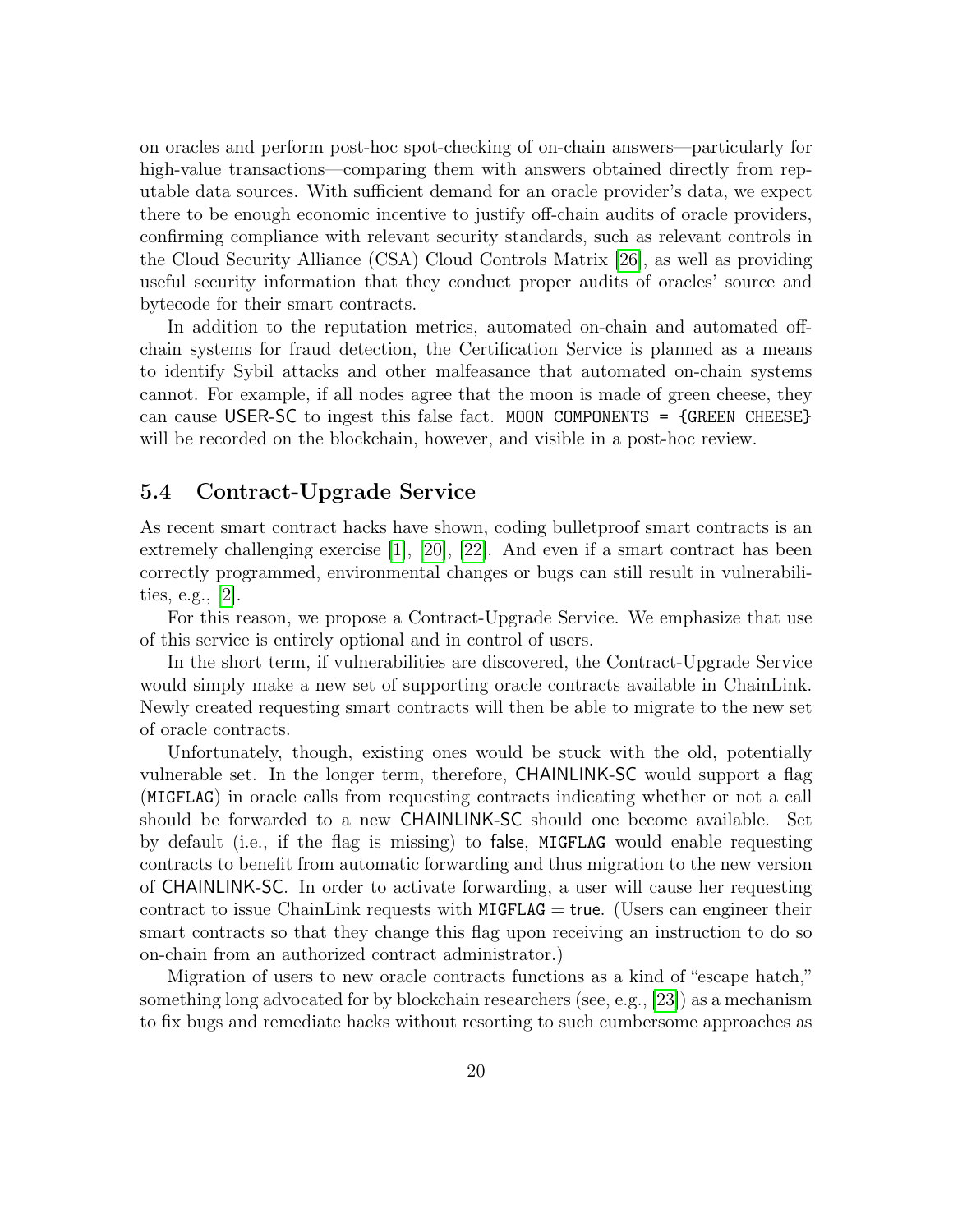whitehat hacking [\[1\]](#page-27-4) or hard forks. Migration to the updated contracts will be visible on the blockchain, and available to audit for users to review before upgrading.

We recognize nonetheless that some users will not feel comfortable with any one group controlling an escape hatch in the form of migration / forwarding. Forced migration could empower the migrating contract's controller, or a hacker who compromises relevant credentials, to undertake malicious activity, such as changing oracle responses. It is for this reason that requesting contracts have full control of the forwarding feature and can thus opt out of escape-hatch activation. Additionally, in accordance with ChainLink's focus on decentralization, we expect that providers will be able to support multiple versions of CHAINLINK-SC developed by the community.

#### <span id="page-20-0"></span>5.5 LINK token usage

The ChainLink network utilizes the LINK token\*\* to pay ChainLink Node operators for the retrieval of data from off-chain data feeds, formatting of data into blockchain readable formats, off-chain computation, and uptime guarantees they provide as operators. In order for a smart contract on networks like Ethereum to use a ChainLink node, they will need to pay their chosen ChainLink Node Operator using LINK tokens, with prices being set by the node operator based on demand for the off-chain resource their ChainLink provides, and the supply of other similar resources. The LINK token is an ERC20 token, with the additional ERC223 "transfer and call" functionality of transfer(address,uint256,bytes), allowing tokens to be received and processed by contracts within a single transaction.

# <span id="page-20-1"></span>6 Long-Term Technical Strategy

The long-term technical strategy for ChainLink proposed in this whitepaper includes three key directions: Oracle confidentiality, infrastructure changes, and off-chain computation.

### <span id="page-20-2"></span>6.1 Confidentiality

A distributed oracle network aims to offer a high degree of protection against faulty oracles. In most deployment scenarios, it seeks to attain a correct response in the face of f Byzantine faults (for  $f < n/2$  in our simple aggregation protocol). Trusted hardware can offer much more and is proposed as a better approach to securing the ChainLink network. Trusted hardware is the keystone of the Town Crier (TC) oracle [\[24\]](#page-29-1), which is currently operating on the Ethereum mainnet [\[33\]](#page-29-6) and whose creators partnered with SmartContract in the TC launch.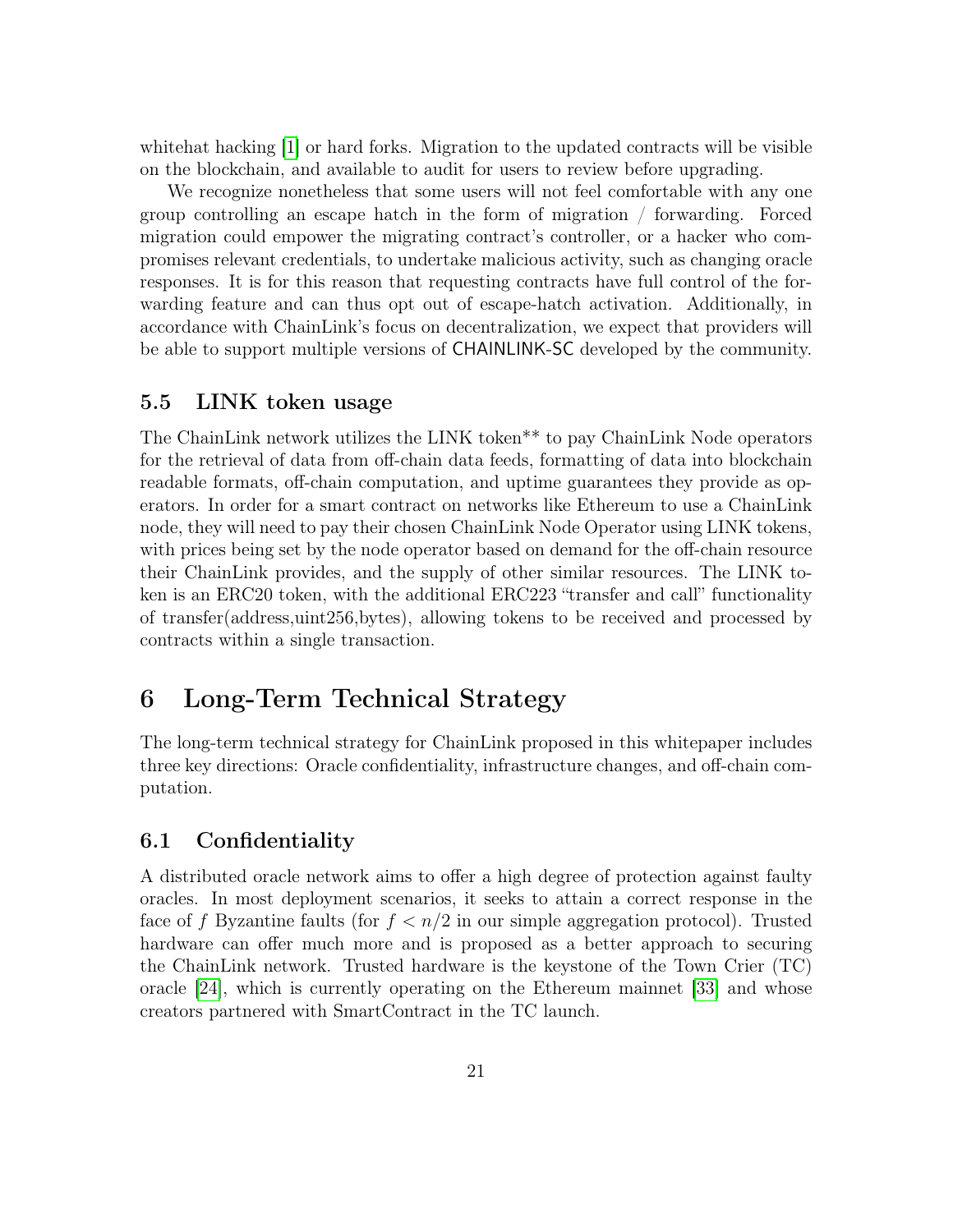Certain forms of trusted hardware, most notably Intel's recent Software Guard eXtensions (SGX) set of instruction-set architecture extensions [\[12\]](#page-28-1)–[\[15\]](#page-28-2), [\[18\]](#page-28-3), seek to provide a powerful adjunct to distributed forms of trust. Briefly, SGX permits an application to be executed in an environment called an enclave that claims two critical security properties. First, enclaves protect the integrity of the application, meaning its data, code, and control flow, against subversion by other processes. Second, an enclave protects the confidentiality of an application, meaning that its data, code, and execution state are opaque to other processes. SGX seeks to protect enclaved applications even against a malicious operating system, and thus against even the administrator of the host on which an application is running.

While alternative forms of trusted hardware, such as ARM TrustZone, have been in existence for some time, SGX provides an additional key feature lacking in these technologies. It enables a platform to generate an attestation to the execution of a particular application (identified by a build of its hash state). This attestation can be verified remotely and allows a specific application instance to be bound to a public key and thus to establish authenticated and confidential channels with other parties.

Running an oracle in an enclave and distributing attestations can provide very strong assurance that the oracle is executing a particular application, specifically one created or endorsed by developers in the ChainLink ecosystem. Additionally, an oracle running in an enclave that can connect to a data source via HTTPS can provide a strong assurance that the data it retrieves has not been tampered with. (See [\[24\]](#page-29-1), [\[33\]](#page-29-6) for details.) These properties go a long way toward protecting against oracle misbehavior in the sense of data corruption, Sybil attacks, etc.

A still greater opportunity, however, lies in the ability of trusted hardware to provide strong confidentiality. The need for confidentiality is in general one of the main hurdles to blockchain deployment. Confidentiality-preserving oracles can be instrumental in solving the problem.

Why distributed oracles don't ensure confidentiality. Confidentiality is fundamentally hard to achieve in any oracle system. If an oracle has a blockchain front end such as a smart contract, then any queries to the oracle will be publicly visible. Queries can be encrypted on-chain and decrypted by the oracle service, but then the oracle service itself will see them. Even heavyweight tools such as secure multiparty computation, which permits computation over encrypted data, can't solve this problem given existing infrastructure. (See, e.g.,[\[11\]](#page-28-4) for an application-oriented perspective.) At some point a server needs to send a query to a target data source server. Thus it must see the query, irrespective of whatever confidentiality the query previously enjoyed. It will also see the response to the query.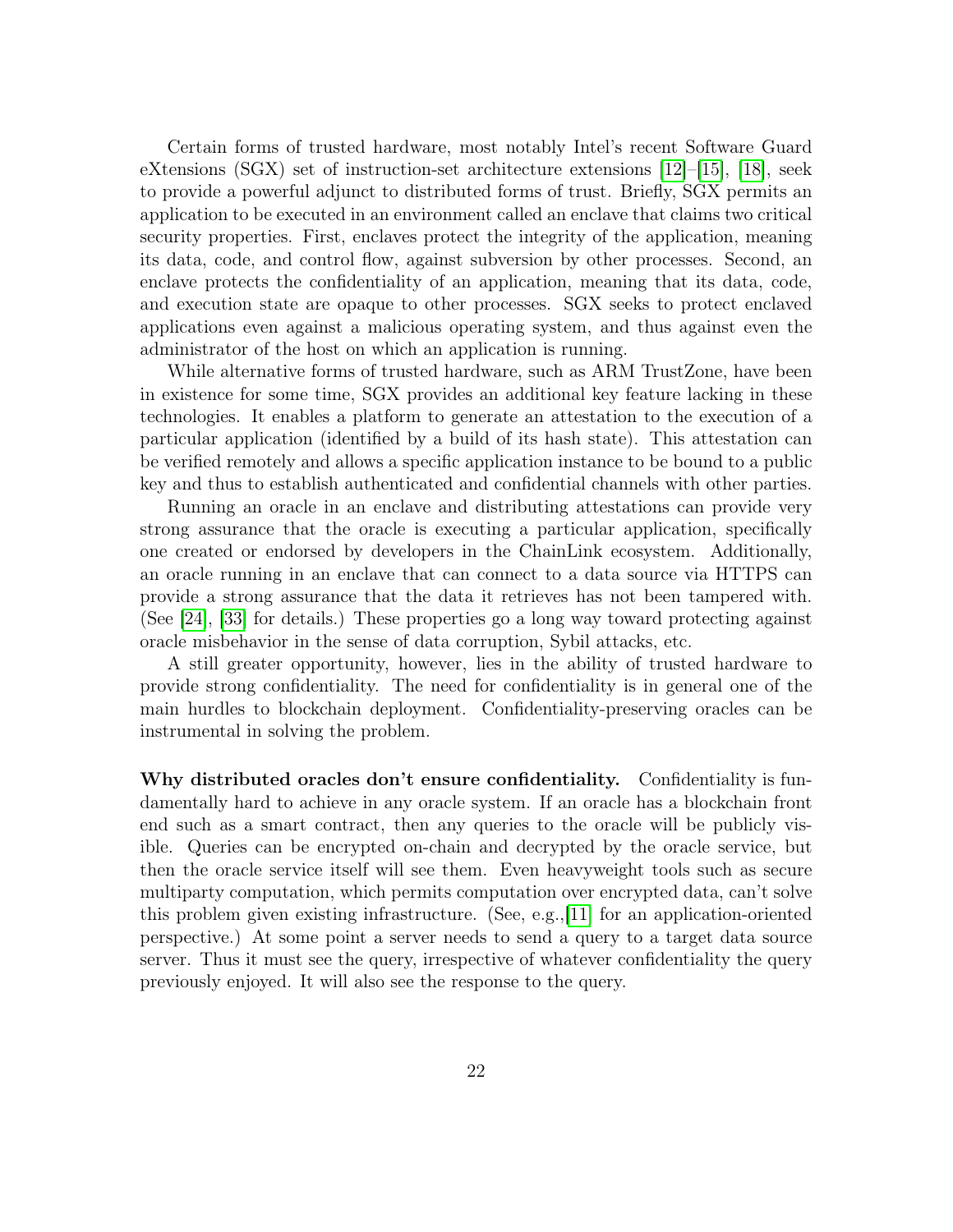Confidentality-preserving oracles via SGX. An oracle using SGX can ingest and process data within an enclave, in essence acting like a TTP trusted for integrity and confidentiality. To begin with, such an oracle can decrypt queries within its enclave. It can then process them without exposing them to any other process (or any human being). The enclave can also process data from sources confidentially and can securely manage sensitive information such as user credentials, a powerful capability, as we illustrate below.

The Town Crier system supports confidential flight data queries. Flight information can be passed to a TC smart contract front end encrypted under the public key of the TC service. TC decrypts the query and then contacts a data source (e.g., flightaware.com) over HTTPS. It returns to the querying smart contract a simple yes/no answer to the question "Has this flight been delayed?" and exposes no other information on-chain.

An even more interesting TC capability is its support for trading on the Steam gaming platform. TC can securely ingest user credentials (passwords) to check that game ownership has been transferred from a buyer to a seller. It can thereby create a secure marketplace that would be otherwise unachievable, with high assurance fair swaps of cryptocurrency for digital goods. (A simple distributed oracle, in contrast, could not securely manage users' passwords on their behalf.)

TC can also perform trusted off-chain aggregation of data from multiple sources, as well as trusted computation over data from multiple sources (e.g., averaging) and interactive querying of data sources (e.g., searching the database of one source in response to the answer of another).

Trusted hardware offers an exciting new approach to the scalable usage of blockchains [\[24\]](#page-29-1), [\[29\]](#page-29-7), in which large portions of blockchain infrastructure, including smart contracts, execute in enclaves. Such an architecture would combine transparency benefits of blockchains with the confidentiality properties of off-chain execution and trusted hardware. While similar ideas have been suggested using other techniques, such as zk-SNARKs [\[21\]](#page-29-8), trusted hardware is far more practical (and less complicated). Our current research agenda includes this expansive vision, with oracles as a catalyzing service.

We briefly discuss the issue of Intel as a root of trust in Appendix [B.](#page-37-0)

Defining security given SGX. It is possible, given the use of trusted hardware, to define oracle correctness more formally, starting with the formalism for Intel SGX proposed in [\[32\]](#page-29-9). This formalism allows SGX to be treated as a global Universally Composable (UC) [\[6\]](#page-27-6) functionality  $\mathcal{F}_{sgx}(\Sigma_{sgx})$ [prog<sub>encl</sub>,  $\mathcal{R}$ ]. Here, and in what follows, Σ denotes a signature scheme with signing and verification functions Σ.Sign and Σ.Verify. An instance of  $\mathcal{F}_{sgx}(\Sigma_{sgx})$ [prog<sub>encl</sub>,  $\mathcal{R}$ ] is parameterized by a group signature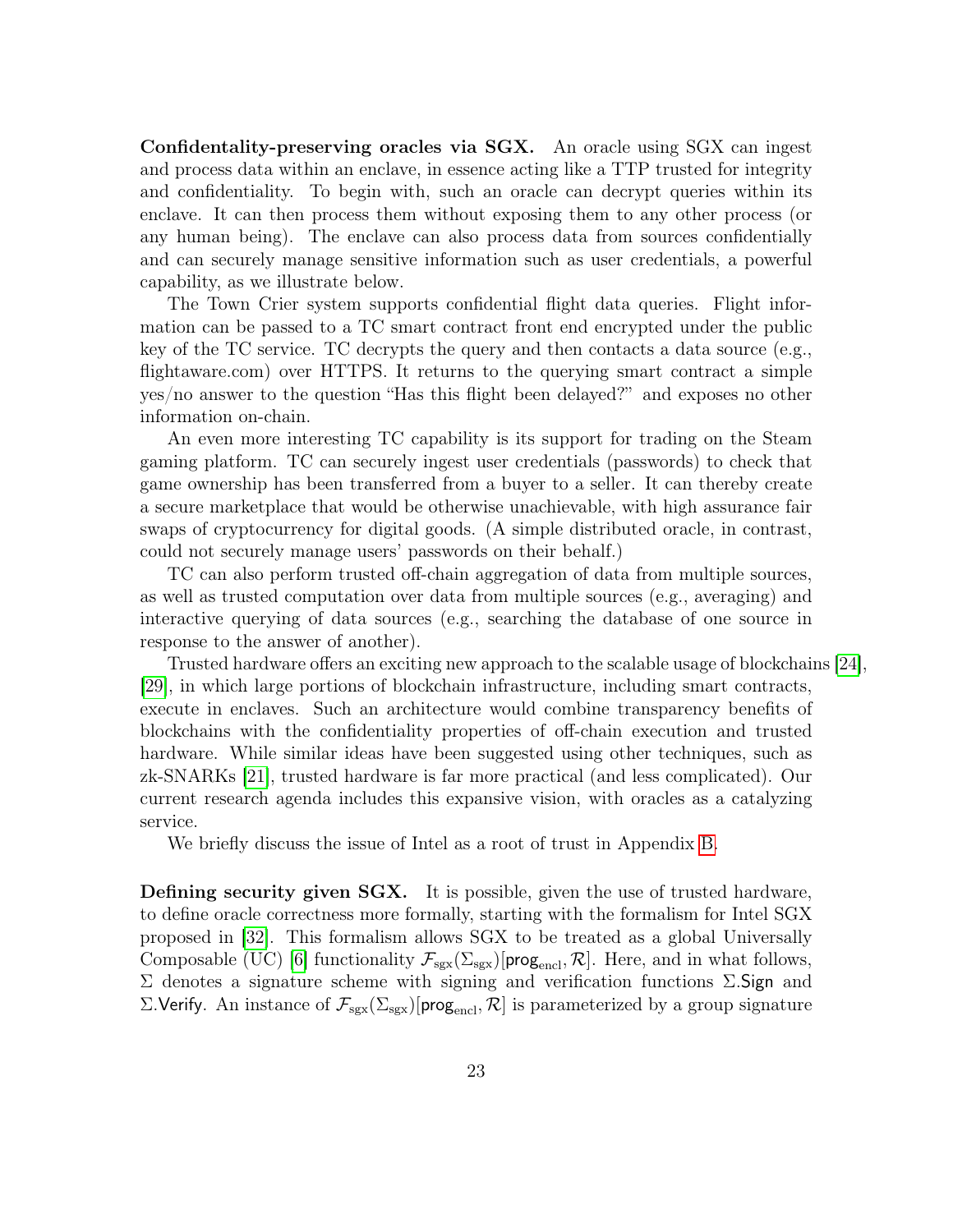scheme  $\Sigma_{\text{sgx}}$ . Argument prog<sub>encl</sub> denotes the program running in an *enclave*, i.e., environment protected by the hardware.  $R$  denotes the untrusted code running on an SGX host, i.e., the software that calls the application running in the enclave.

Figure [5](#page-23-0) (taken from [\[24\]](#page-29-1)) shows the operation of the functionality  $\mathcal{F}_{ssx}$ . Upon initialization, it runs outp :=  $\text{prog}_{\text{encl}}$ . Initialize(), generating and attestation to the code of prog<sub>encl</sub> and outp. An attestation  $\sigma_{\text{att}}$  is a digitally signed statement by the platform that  $\mathsf{prog}_{\mathsf{encl}}$  is running in an enclave and has yielded output outp. In typical usage,  $\mathsf{prog}_{\mathsf{encl}}$ . Initalize() outputs an instance-specific public key that can be used to create a secure channel to the application instance. Upon a resume call with (id, params),  $\mathcal{F}_{\text{sgx}}$  continues execution and outputs the result of prog<sub>encl</sub>. Resume(id, params), where id denotes a session identifier and params denotes parameters input to prog<sub>encl</sub>.

#### $\mathcal{F}_{\text{sex}}$ [prog<sub>encl</sub>,  $\mathcal{R}$ ]: abstraction for SGX

<span id="page-23-0"></span>*Hardcoded*:  $sk_{sgx}$  (private key for  $\Sigma_{sgx}$ ) Assume: prog<sub>encl</sub> has entry points Initialize and Resume Initialize: On receive (init) from  $\mathcal{R}$ : Let  $\mathsf{outp} := \mathsf{prog}_{\mathsf{encl}}.\mathbf{Initialize}()$  $\sigma_{\rm att} := \Sigma_{\rm sgx}.\mathsf{Sign}(\mathsf{sk}_{\rm sgx},(\mathsf{prog}_{\rm encl},\mathsf{outp}))$ Output (outp,  $\sigma_{\text{att}}$ ) Resume: On receive (resume, id, params) from  $\mathcal{R}$ : Let outp :=  $prog<sub>encl</sub>$ . Resume(id, params) Output outp

Figure 5: Formal abstraction for SGX execution capturing a subset of SGX features..

Given the formalism of Figure [5,](#page-23-0) it is possible to precisely define the integrity of an oracle. Definition [1](#page-23-1) does so in a slight generalization of the definition given in [\[24\]](#page-29-1) that we call Authenticity of Oracle.

<span id="page-23-1"></span>**Definition 1** (Authenticity of Oracle). We say that an oracle O running program prog<sub>encl</sub> using  $\mathcal{F}_{sqx}$  and outputting instance key pk<sub>O</sub> satisfies Authenticity of Oracle if, for any polynomial-time adversary A that can interact arbitrarily with  $\mathcal{F}_{sqx}$ , A cannot cause an honest verifier to accept ( $\mathsf{pk}_O$ ,  $\sigma_{att}$ , params := (url, , T), data,  $\sigma$ ) where data is not the contents of url with the public key at time T ( $\mathsf{prog}_{encl}$ . Resume(id, params) in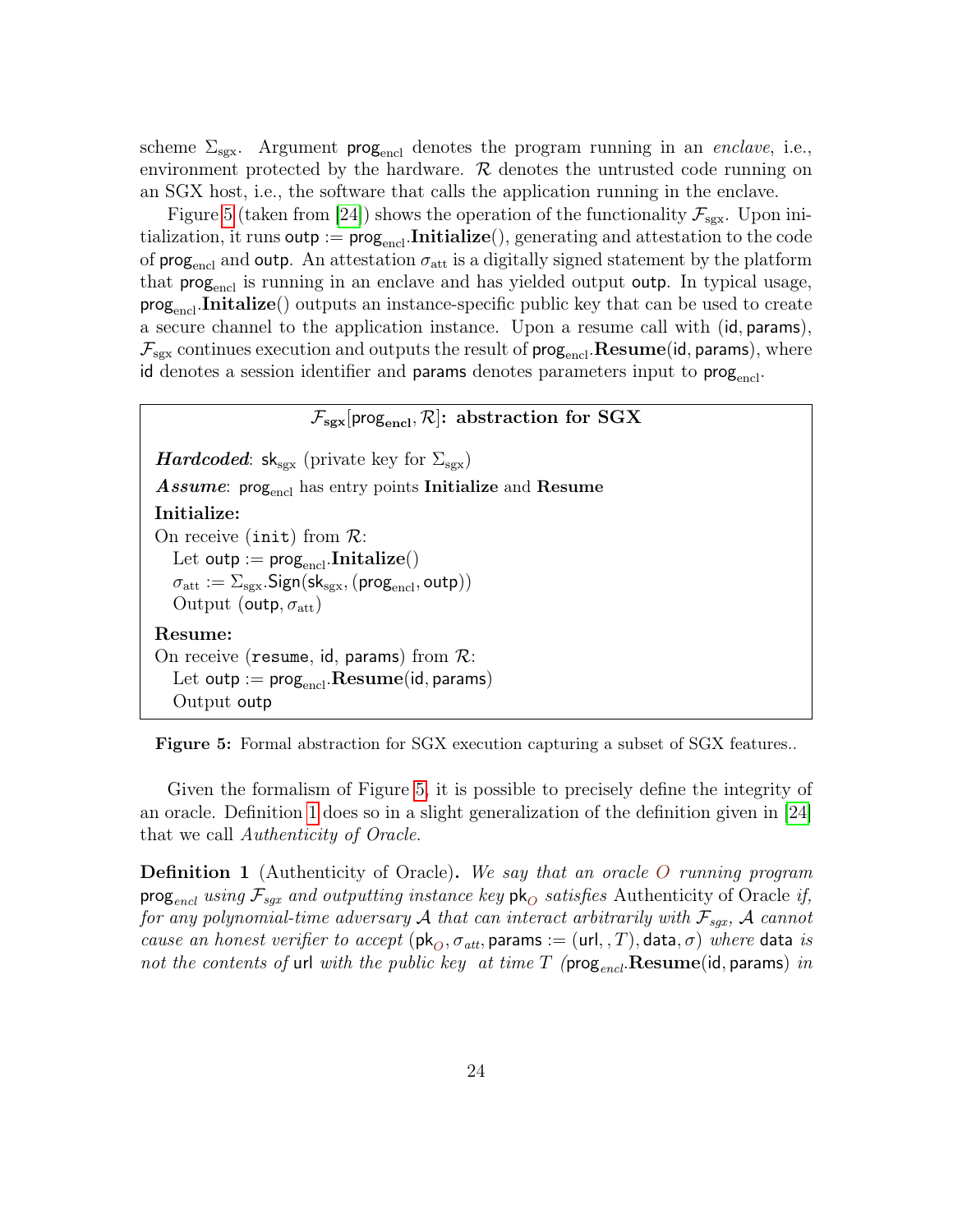our model). More formally, for any probabilistic polynomial-time adversary  $A$ ,

$$
\Pr\left[\begin{array}{c}(\textsf{pk}_O, \sigma_{att}, \textsf{id}, \textsf{params}, \textsf{data}, \sigma) \leftarrow \mathcal{A}^{\mathcal{F}_{sgx}}(1^\lambda): \\ \left(\sum_{sgx}.\textsf{Verify}(\textsf{pk}_{sgx}, \sigma_{att}, (\textsf{prog}_{encl}, \textsf{pk}_O))=1\right) \wedge \\ \left(\sum.\textsf{Verify}(\textsf{pk}_O, \sigma, (\textsf{id}, \textsf{params}, \textsf{data}))=1\right) \wedge \\ \textsf{data} \neq \textsf{prog}_{encl}.\textsf{Resume}(\textsf{id}, \textsf{params}) \\ \leq \textsf{negl}(\lambda),\end{array}\right]
$$

for security parameter  $\lambda$ .

#### <span id="page-24-0"></span>6.2 Infrastructure changes

Many of the challenges in constructing secure oracles arise from the fact that existing data sources *don't digitally sign the data they serve*. If they did, then oracles would not need to be trusted to refrain from tampering with data. HTTPS, the protocol for secure web communications, does not enable data signing. It does, though, have an underlying public-key infrastructure (PKI) that requires servers to possess certificates that could in principle support data signing.

This observation is the basis of TLS-N, a TLS extension, that allows HTTPS servers to sign portions of their sessions with clients. The selective nature of the signing provides other nice features, such as the ability for clients to exclude from signed transcripts and thus protect the confidentiality of credentials (e.g., passwords) they use to connect to servers.

We believe infrastructure changes such as TLS-N are promising approaches to supporting oracle security. They will probably need to be used in concert with other technologies such as SGX, however, because of the following limitations:

- 1. Infrastructure modifications: Unfortunately, until and unless TLS-N becomes a standard, data sources must expressly deploy it for clients to benefit. Few data sources are likely to in the near future.
- 2. Aggregation and computation: TLS-N cannot support aggregation or other forms of trusted computation over data from data sources, so some trusted mechanism will still be required to accomplish these tasks.
- 3. Cost: Verification of TLS-N-signed data incurs relatively high on-chain costs compared with simple signature verification.
- 4. Confidentiality: TLS-N cannot support out-of-band confidential management of user credentials or queries, but instead requires users to query a data source themselves for this purpose. For example, confidential flight information cannot be stored in a smart contract for later confidential automated query of a website.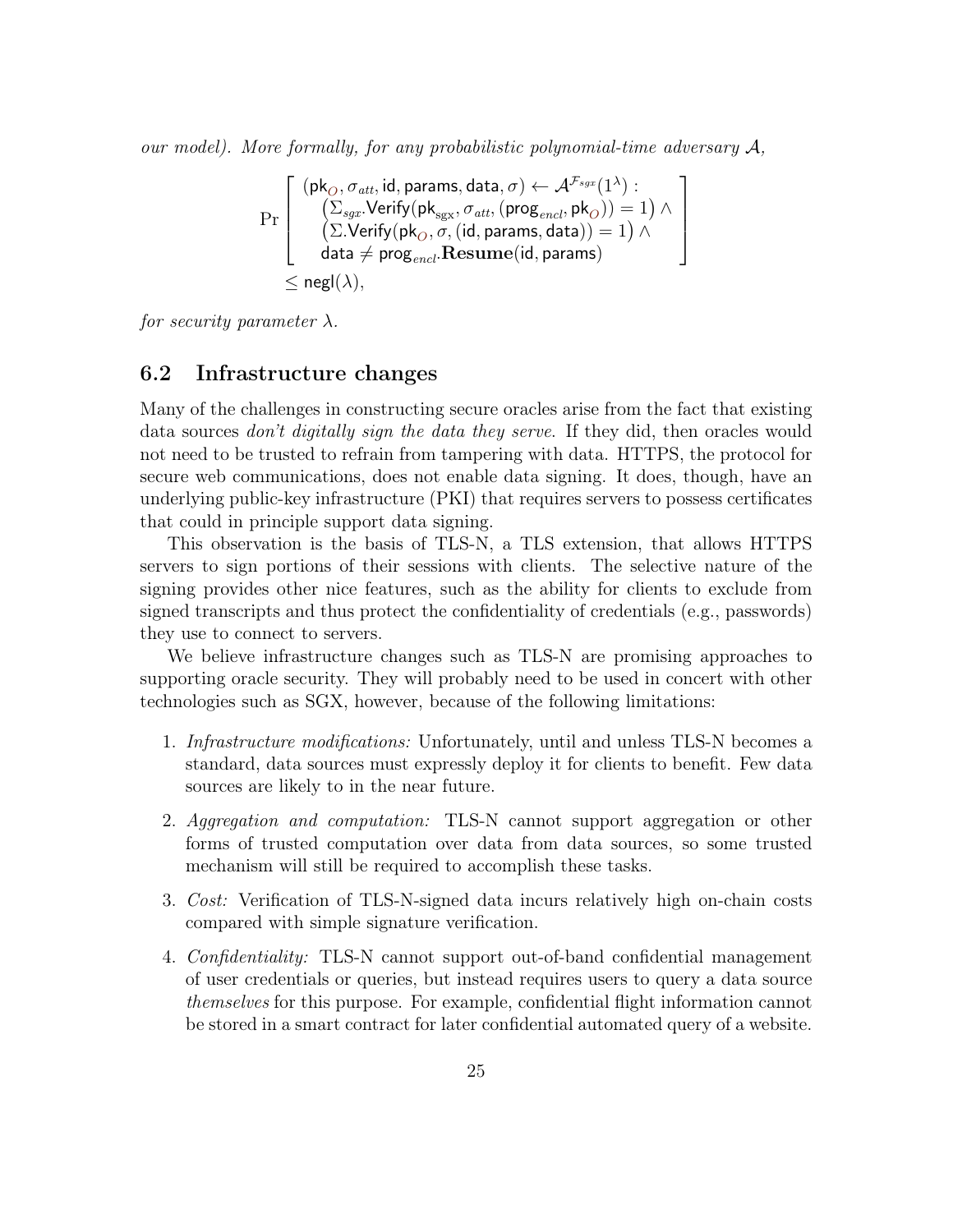### <span id="page-25-0"></span>6.3 Off-chain computation

Some intriguing uses of oracles, such as the use of credential-dependent APIs, require that an oracle do considerably more than just transmit data. It may need to manage credentials, log into accounts to scrape data, and so forth. Indeed, given truly trustworthy and confidential oracles, something that SGX-backed systems à la Town Crier and techniques such as zero-knowledge proofs [\[21\]](#page-29-8) can help achieve, the boundary between oracles and smart contracts may become fluid.

ChainLink already supports a regex-based language for queries that enables users to flexibly specify the processing of off-chain data. Our long-term strategy, however, seeks to create a world where oracles are a key off-chain computation resource used by most smart contracts. We believe this will be enabled by building towards a model of fully general, private off-chain computation *within oracles* whose results are consumed by smart contracts. If this can be achieved with strong security, as we believe it can, pushing costly and sensitive computation logic into oracles will result in better confidentiality, lower contract execution costs, and more flexible architectures.

### <span id="page-25-1"></span>7 Existing Oracle Solutions

ChainLink is designed to fill a pervasive need for new oracle technology in smart contract systems. Unfortunately today there is a very limited supply of highly secure and flexible oracle systems. We believe this lack of trustworthy oracles is a major impediment to the evolution of smart contracts.

The most commonly used option for oracle services today are centralized oracle providers. This approach is problematic as it creates a centralized point of control, and thus does not meet the high standards of tamper resistance that trustless smart contracts require. Some such systems, e.g. [\[31\]](#page-29-10), attempt to remedy this problem by relying on notarization, to "prove" correct behavior. This use of notarization services is worrisome in view of documented problems with these services [\[37\]](#page-30-2), and the fact that their attestations cannot be feasibly verified on-chain, resulting in a (potentially recursive) need for further verification.

Another approach to delivering trustworthy oracle data is to rely on manual human input of unstructured data. These "manual-input oracle" are commonly proposed for use in prediction-markets [\[17\]](#page-28-5), [\[25\]](#page-29-11), [\[28\]](#page-29-12). By creating appropriate financial stakes and assuming economically rational players with limited financial incentives for cheating, such oracles provide a high assurance of correct crowd-sourced answers. This approach is decentralized and flexible. Since manual-input oracles obtain their responses from human beings, they can respond to questions for which structured data is hard to find, or difficult to extract in a reliable way, e.g., requires natural language processing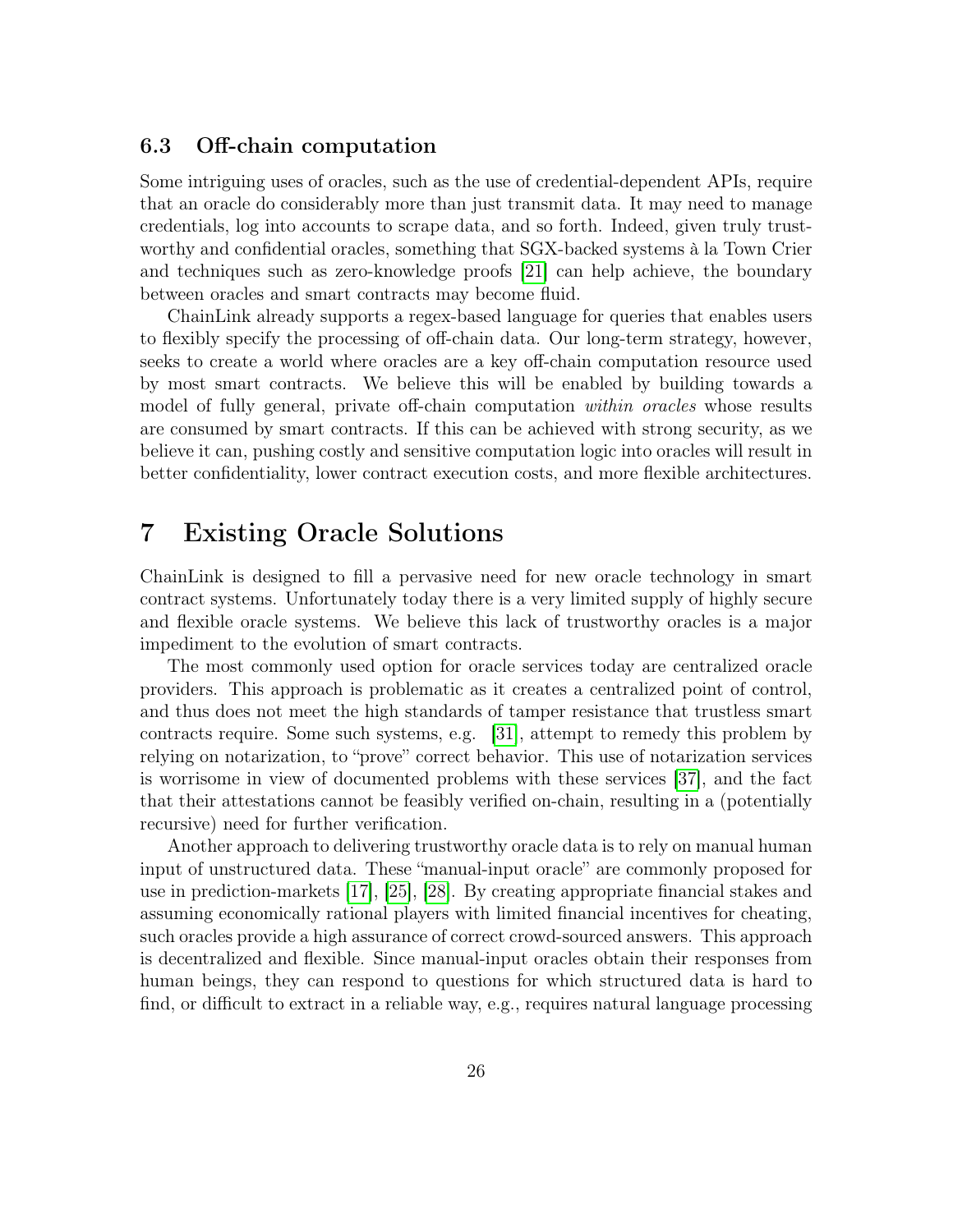of news events. Unfortunately, though, because human cognition is costly and slow, manual-input oracles are resource-intensive, not real-time, and can handle only a limited set of questions at any given time. We believe that ChainLink could also be very useful for quickly and automatically resolving prediction-market contracts that can be resolved by structured data.

A final approach is to change the form of data at the source. If a data source digitally signed the data it provided, then the relaying server wouldn't need to be trusted. USER-SC could simply check the signatures on data it receives. An excellent, general approach of this kind is provided by TLS-N, as discussed above. Unfortunately, as already mentioned, TLS-N requires changes to existing infrastructure.

### <span id="page-26-0"></span>8 Conclusion

We have introduced ChainLink, a decentralized oracle network for smart contracts to securely interact with resources external to the blockchain. We have outlined the ChainLink architecture, describing both on and off-chain components. After defining security in the context of oracles, we described ChainLink's multilayered approach to decentralization. We proposed a novel protocol with new features such as protection against freeloading (with additional protocols and security-proof sketches in the paper appendix). We also laid out a roadmap for how ChainLink can harness technological and infrastructural advances, such as trusted hardware and digital signing of data by sources. Finally, having examined existing oracle solutions and their shortcomings, we have exposed the need today for a system such as ChainLink.

Design Principles. As we continue our work on ChainLink, we will seek to prioritize the following core values:

- Decentralization for secure and open systems. Decentralization is not only the foundation of the tamperproof properties of blockchains, but the basis of their permissionless nature. By continuing to build decentralized systems, we aim to further enable permissionless development within the ecosystem. We believe that decentralization is a crucial component for a globally thriving ecosystem with long-term sustainability.
- Modularity for simple, flexible system design. We appreciate the philosophy of building small tools which do one thing well. Simple components can be easily reasoned about and thus securely combined into larger systems. We believe that modularity not only enables upgradable systems, but facilitates decentralization. Wherever key pieces of ChainLink depend on or are managed by too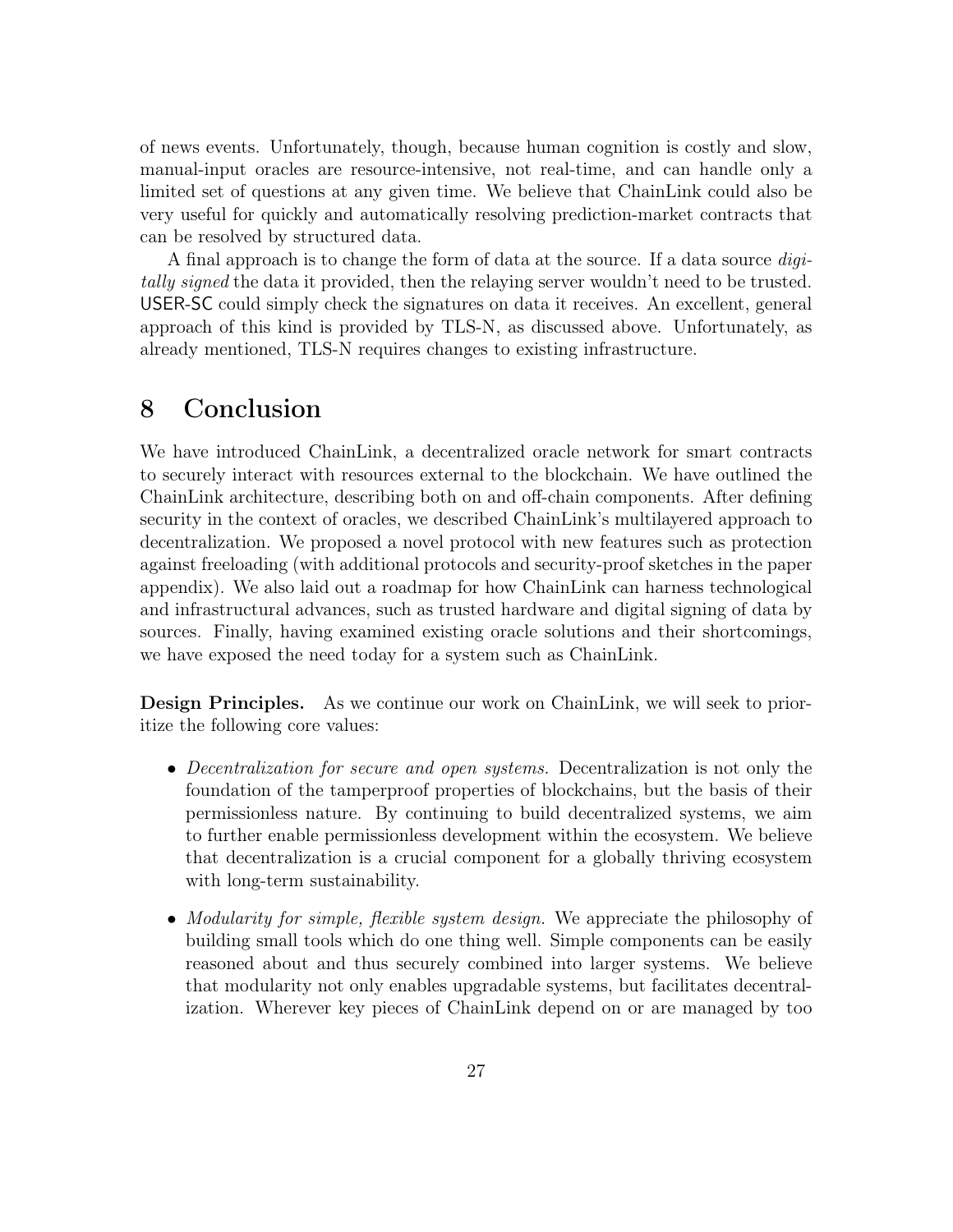few parties, we will seek to design an ecosystem which allows for competing implementations to be used.

• Open source for secure, extensible systems. ChainLink is made possible by standing on the shoulders of many open source projects. We value the community and will continue to contribute by developing ChainLink in an open source manner. We plan to engage continually with developers, academics, and security experts for peer review. We encourage testing, audits, and formal proofs of security, all with the aim of creating a platform whose robustness and security can support future innovations.

With these principles in mind, we look forward to extending the reach and impact of blockchains and smart contracts by making oracles a secure cornerstone of the ecosystem.

## References

- <span id="page-27-4"></span>[1] Parity. The Multi-sig hack: A postmortem. https://blog.ethcore.io/the-multisig-hack-a-postmortem/. 20 July 2017.
- <span id="page-27-5"></span>[2] Gun Sirer. Cross-Chain Replay Attacks. Hacking, Distributed blog. 17 July 2016.
- <span id="page-27-2"></span>[3] Adi Shamir. "How to share a secret". In: Communications of the ACM 22.11 (1979), pp. 612–613.
- <span id="page-27-1"></span>[4] Claus-Peter Schnorr. "Efficient signature generation by smart cards". In: Journal of cryptology 4.3 (1991), pp. 161–174.
- <span id="page-27-8"></span>[5] Rosario Gennaro, Stanislaw Jarecki, Hugo Krawczyk, et al. "Secure distributed key generation for discrete-log based cryptosystems". In: Eurocrypt. Vol. 99. Springer. 1999, pp. 295–310.
- <span id="page-27-6"></span>[6] R. Canetti. "Universally Composable Security: A New Paradigm for Cryptographic Protocols". In: FOCS. 2001.
- <span id="page-27-0"></span>[7] Ran Canetti. "Universally composable security: A new paradigm for cryptographic protocols". In: Foundations of Computer Science, 2001. Proceedings. 42nd IEEE Symposium on. IEEE. 2001, pp. 136–145.
- <span id="page-27-7"></span>[8] Douglas R Stinson and Reto Strobl. "Provably secure distributed Schnorr signatures and a (t, n) threshold scheme for implicit certificates". In: ACISP. Vol. 1. Springer. 2001, pp. 417–434.
- <span id="page-27-3"></span>[9] John R Douceur. "The sybil attack". In: International Workshop on Peer-to-Peer Systems. Springer. 2002, pp. 251–260.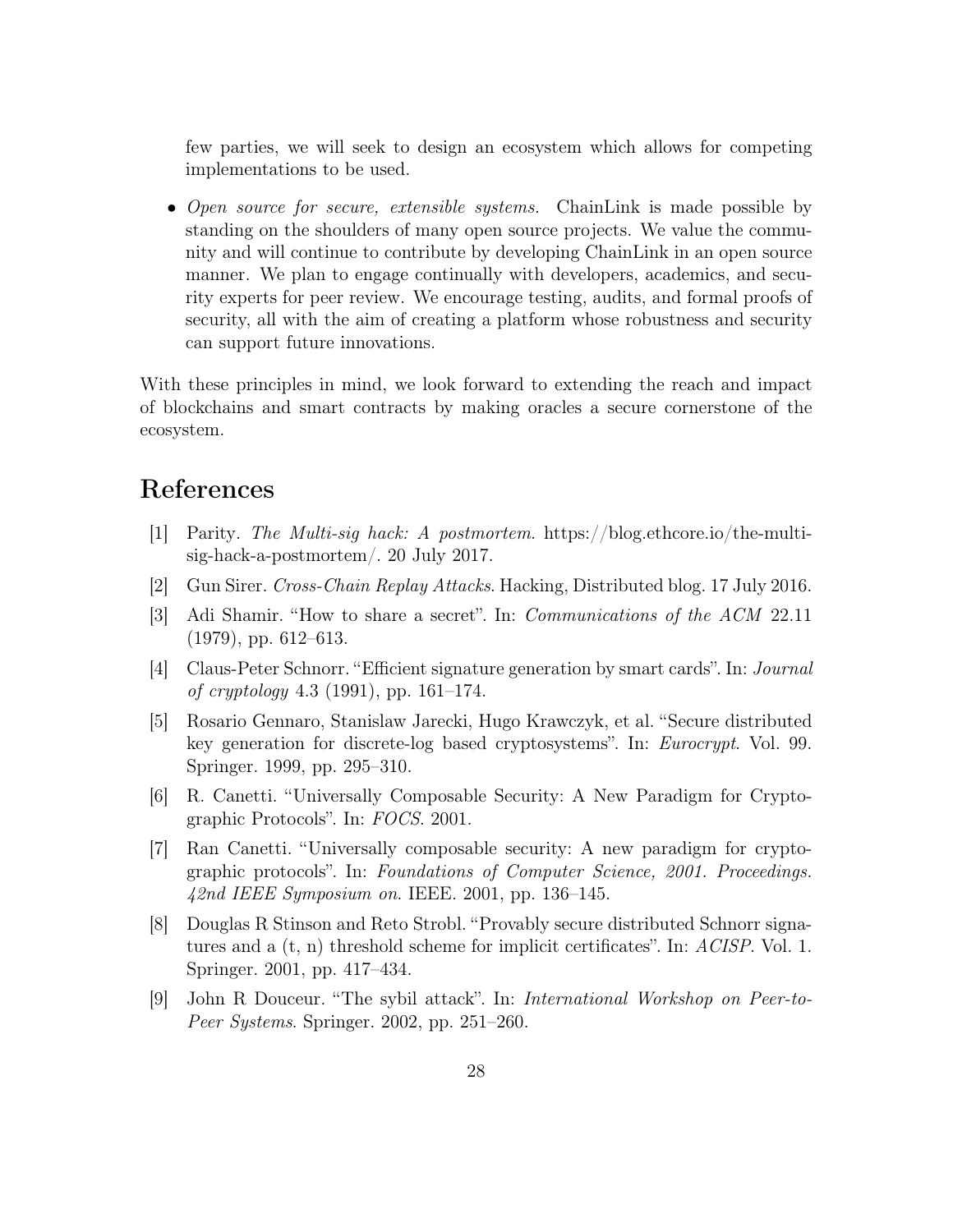- <span id="page-28-6"></span>[10] Aniket Kate and Ian Goldberg. "Distributed key generation for the internet". In: Distributed Computing Systems, 2009. ICDCS'09. 29th IEEE International Conference on. IEEE. 2009, pp. 119–128.
- <span id="page-28-4"></span>[11] Claudio Orlandi. "Is multiparty computation any good in practice?" In: Acoustics, Speech and Signal Processing (ICASSP), 2011 IEEE International Conference on. IEEE. 2011, pp. 5848–5851.
- <span id="page-28-1"></span>[12] Ittai Anati, Shay Gueron, Simon Johnson, et al. "Innovative technology for CPU based attestation and sealing". In: Proceedings of the  $2^{nd}$  International Workshop on Hardware and Architectural Support for Security and Privacy. Vol. 13. 2013. URL: https://software.intel.com/en-us/articles/ [innovative-technology-for-cpu-based-attestation-and-sealing](https://software.intel.com/en-us/articles/innovative-technology-for-cpu-based-attestation-and-sealing) (visited on 05/23/2016).
- [13] Matthew Hoekstra, Reshma Lal, Pradeep Pappachan, et al. "Using Innovative Instructions to Create Trustworthy Software Solutions". In: Proceedings of the 2Nd International Workshop on Hardware and Architectural Support for Security and Privacy. HASP '13. Tel-Aviv, Israel: ACM, 2013, 11:1–11:1. isbn: 978-1-4503-2118-1. DOI: [10.1145/2487726.2488370](https://doi.org/10.1145/2487726.2488370). URL: [http://doi.acm.](http://doi.acm.org/10.1145/2487726.2488370) [org/10.1145/2487726.2488370](http://doi.acm.org/10.1145/2487726.2488370).
- [14] Frank McKeen, Ilya Alexandrovich, Alex Berenzon, et al. "Innovative instructions and software model for isolated execution." In: Proceedings of the 2nd International Workshop on Hardware and Architectural Support for Security and Privacy. 2013, p. 10. url: [http://css.csail.mit.edu/6.858/2015/](http://css.csail.mit.edu/6.858/2015/readings/intel-sgx.pdf) [readings/intel-sgx.pdf](http://css.csail.mit.edu/6.858/2015/readings/intel-sgx.pdf) (visited on  $05/23/2016$ ).
- <span id="page-28-2"></span>[15] Intel. Intel Software Guard Extensions Programming Reference. 2014. (Visited on  $05/23/2016$ ).
- <span id="page-28-0"></span>[16] Gavin Wood. "Ethereum: A secure decentralised generalised transaction ledger". In: Ethereum Project Yellow Paper (2014).
- <span id="page-28-5"></span>[17] Jack Peterson and Joseph Krug. "Augur: a decentralized, open-source platform for prediction markets". In: arXiv preprint arXiv:1501.01042 (2015).
- <span id="page-28-3"></span>[18] Victor Costan and Srinivas Devadas. "Intel SGX Explained". In: Cryptology  $ePrint$  Archive (2016). URL: https://eprint.iacr.org/2016/086.pdf (visited on  $05/24/2016$ ).
- <span id="page-28-7"></span>[19] Victor Costan, Ilia A Lebedev, and Srinivas Devadas. "Sanctum: Minimal Hardware Extensions for Strong Software Isolation." In: USENIX Security Symposium. 2016, pp. 857–874.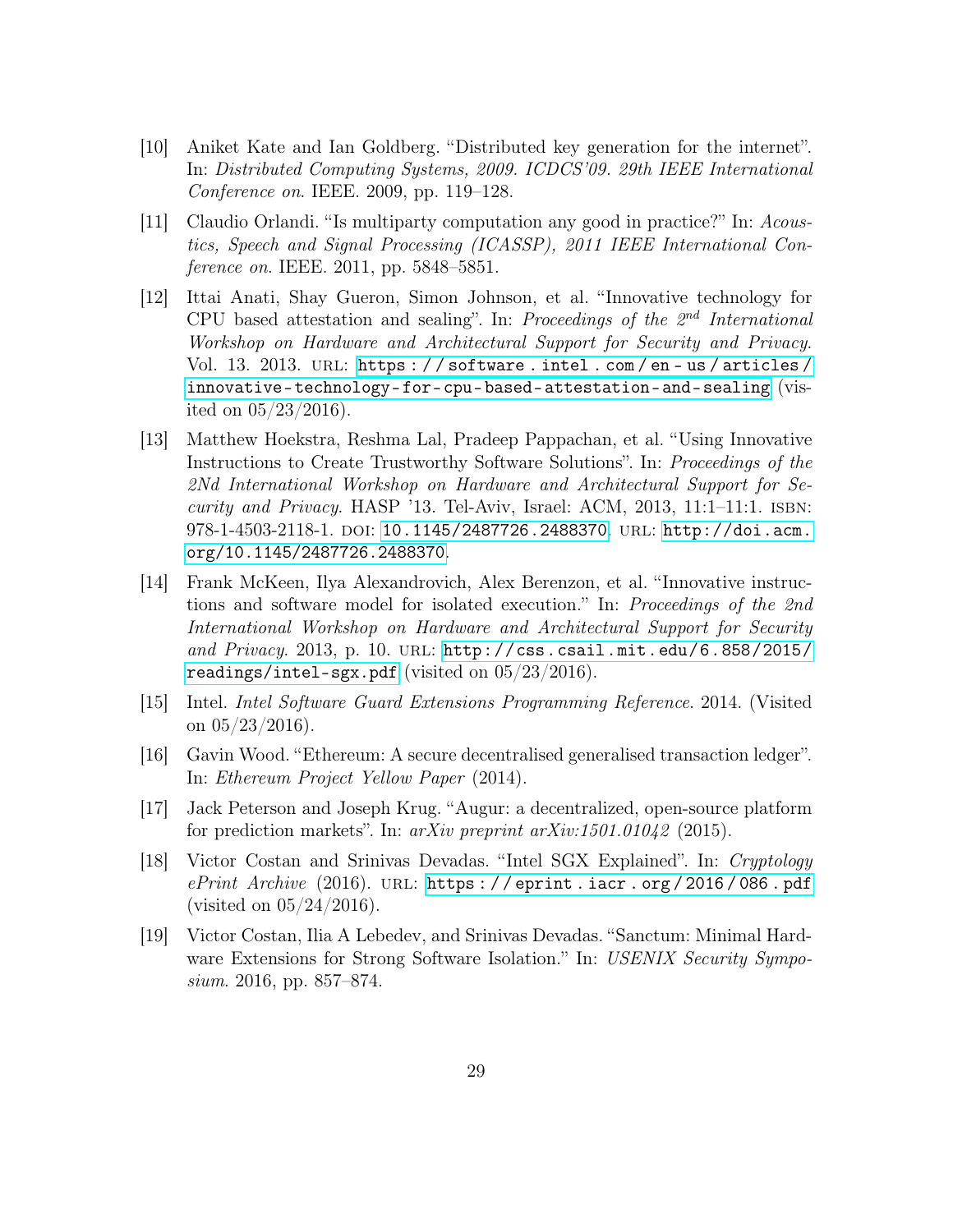- <span id="page-29-3"></span>[20] Kevin Delmolino, Mitchell Arnett, Ahmed Kosba, et al. "Step by step towards creating a safe smart contract: Lessons and insights from a cryptocurrency lab". In: International Conference on Financial Cryptography and Data Security. Springer. 2016, pp. 79–94.
- <span id="page-29-8"></span>[21] Ahmed Kosba, Andrew Miller, Elaine Shi, et al. "Hawk: The blockchain model of cryptography and privacy-preserving smart contracts". In:  $S\&P'16$ . IEEE. 2016.
- <span id="page-29-4"></span>[22] Loi Luu, Duc-Hiep Chu, Hrishi Olickel, et al. "Making smart contracts smarter". In: Proceedings of the 2016 ACM SIGSAC Conference on Computer and Communications Security. ACM. 2016, pp. 254–269.
- <span id="page-29-5"></span>[23] Bill Marino and Ari Juels. "Setting standards for altering and undoing smart contracts". In: International Symposium on Rules and Rule Markup Languages for the Semantic Web. Springer. 2016, pp. 151–166.
- <span id="page-29-1"></span>[24] Fan Zhang, Ethan Cecchetti, Kyle Croman, et al. "Town Crier: An authenticated data feed for smart contracts". In: Proceedings of the 2016 ACM SIGSAC Conference on Computer and Communications Security. ACM. 2016, pp. 270– 282.
- <span id="page-29-11"></span>[25] Augur project page. https://augur.net. 2017.
- <span id="page-29-2"></span>[26] CSA Cloud Controls Matrix. URL: https://cloudsecurityalliance.org/group/cloudcontrols-matrix. 2017.
- <span id="page-29-0"></span>[27] Mark Flood and Oliver Goodenough. Contract as Automaton: The Computational Representation of Financial Agreements. [https://www.financialresear](https://www.financialresearch.gov/working-papers/files/OFRwp-2015-04_Contract-as-Automaton-The-Computational-Representation-of-Financial-Agreements.pdf)ch. [gov / working - papers / files / OFRwp - 2015 - 04 \\_ Contract - as - Automaton -](https://www.financialresearch.gov/working-papers/files/OFRwp-2015-04_Contract-as-Automaton-The-Computational-Representation-of-Financial-Agreements.pdf) [The-Computational-Representation-of-Financial-Agreements.pdf](https://www.financialresearch.gov/working-papers/files/OFRwp-2015-04_Contract-as-Automaton-The-Computational-Representation-of-Financial-Agreements.pdf). Office of Financial Research, 2017.
- <span id="page-29-12"></span>[28] Gnosis project page. https://gnosis.pm. 2017.
- <span id="page-29-7"></span>[29] Hyperledger Sawtooth. https://intelledger.github.io/introduction.html. 2017.
- <span id="page-29-13"></span>[30] Abhiram Kothapalli, Andrew Miller, and Nikita Borisov. "SmartCast: An Incentive Compatible Consensus Protocol Using Smart Contracts". In: Financial Cryptography and Data Security (FC). 2017.
- <span id="page-29-10"></span>[31] Oraclize project page. http://www.oraclize.it. 2017.
- <span id="page-29-9"></span>[32] Rafael Pass, Elaine Shi, and Florian Tramer. "Formal abstractions for attested execution secure processors". In: Eurocrypt. Springer. 2017, pp. 260–289.
- <span id="page-29-6"></span>[33] Town Crier Ethereum service. http://www.town-crier.org/. 2017.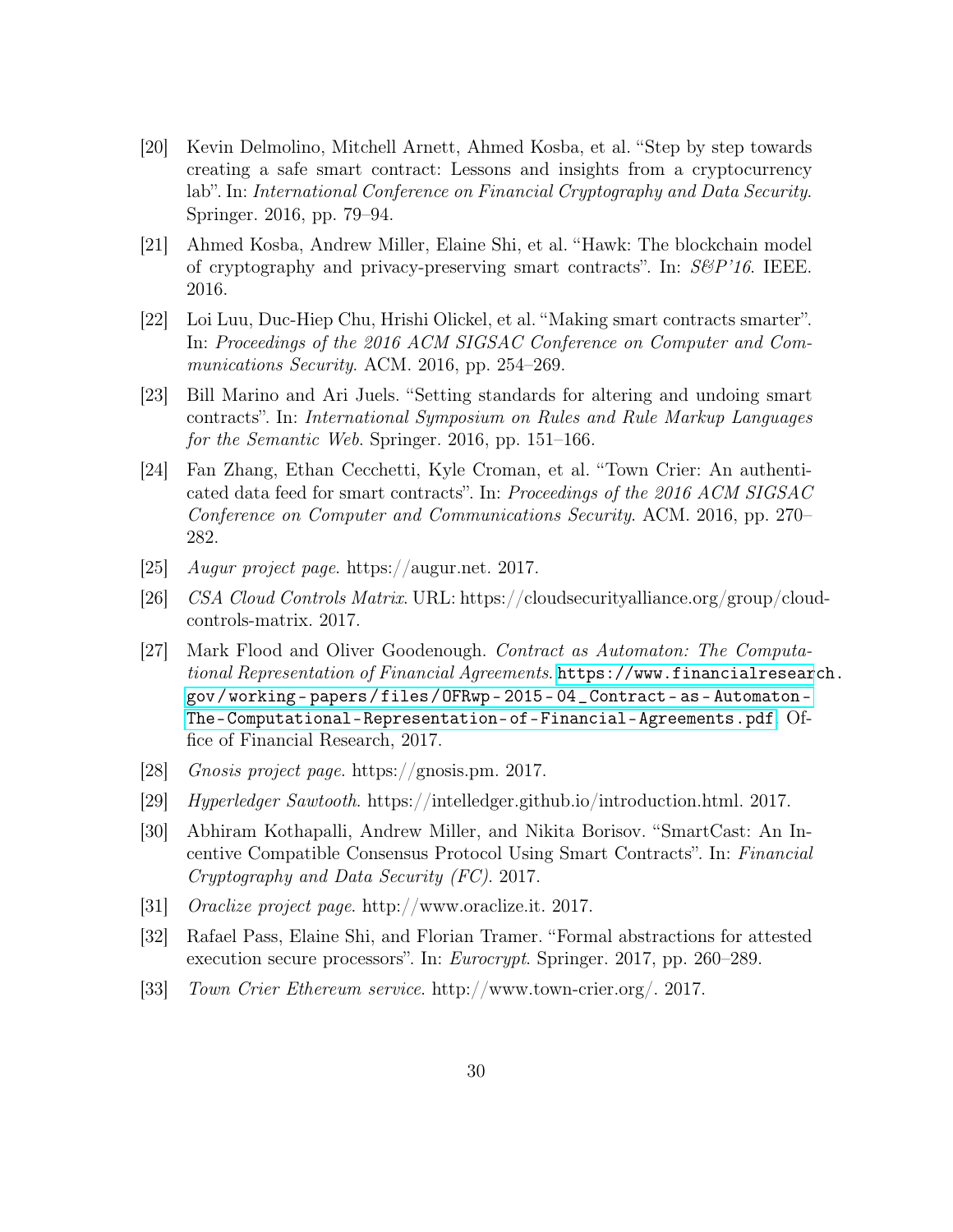- <span id="page-30-3"></span>[34] Florian Tramer, Fan Zhang, Huang Lin, et al. "Sealed-glass proofs: Using transparent enclaves to prove and sell knowledge". In: Security and Privacy (EuroS&P), 2017 IEEE European Symposium on. IEEE. 2017, pp. 19-34.
- <span id="page-30-0"></span>[35] Vitalik Buterin et al. Ethereum white paper. [https://github.com/ethereum/](https://github.com/ethereum/wiki/wiki/White-Paper) [wiki/wiki/White-Paper](https://github.com/ethereum/wiki/wiki/White-Paper).
- <span id="page-30-1"></span>[36] JSON Schema. <http://json-schema.org/>.
- <span id="page-30-2"></span>[37] Hubert Ritzdorf, Karl Wüst, Arthur Gervais, et al. TLS-N: Non-repudiation over TLS Enabling Ubiquitous Content Signing for Disintermediation. IACR ePrint report 2017/578. URL: https://eprint.iacr.org/2017/578.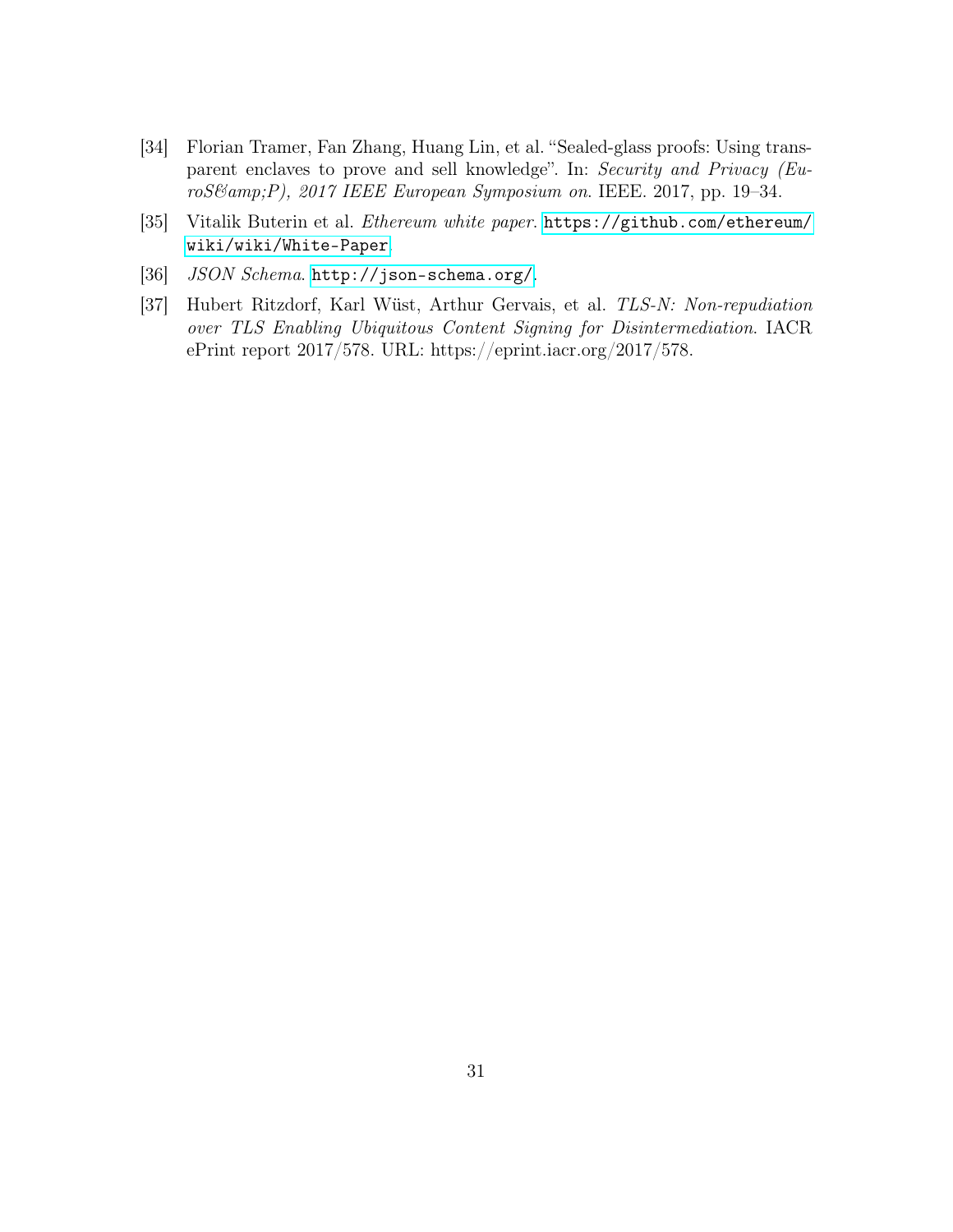## **Disclosures**

† Ari Juels is a faculty member at the Jacobs Institute at Cornell Tech. He co-authored this work in his separate capacity as an advisor to SmartContract ChainLink Ltd., in which he has a financial interest.

\* This whitepaper is being provided by SmartContract ChainLink, Ltd. ("SCCL"), a British Virgin Islands corporation, in support of the ChainLink Platform. Secure Asset Exchange, Inc. ("SAE") dba SmartContract.com, is providing administrative, technical and other support to SCCL, including support of SCCL's LINK Token sale, and is receiving compensation from SCCL. The technological, social and business structures utilizing blockchain technology are continually developing and will evolve for the foreseeable future. Accordingly, the plans, strategies and implementation details described in this whitepaper will likely evolve as well and, accordingly, may never be adopted. SCCL and SAE reserve all rights to develop or pursue additional or alternative plans, strategies or implementation details associated with the ChainLink Platform.

\*\* LINK Tokens are being sold by SCCL pursuant to the Terms and Conditions of the token sale terms available at https://link.smartcontract.com/terms. For complete details, review the terms. LINK Tokens are not securities, investments or currency, and are not sold or marketed as such. Also: participating in the sale involves significant technological and systemic risks; the sale is not open to individuals who reside in or are citizens of the United States or Canada. The sale period, duration, pricing, and other provisions may change, as stated in the token sale terms. The LINK Token sale involves known and unknown risks, uncertainties, and other factors that may cause the actual functionality, utility, or levels of use of LINK Tokens to be materially different from any projected future results, use, functionality or utility expressed or implied by SCCL in the terms.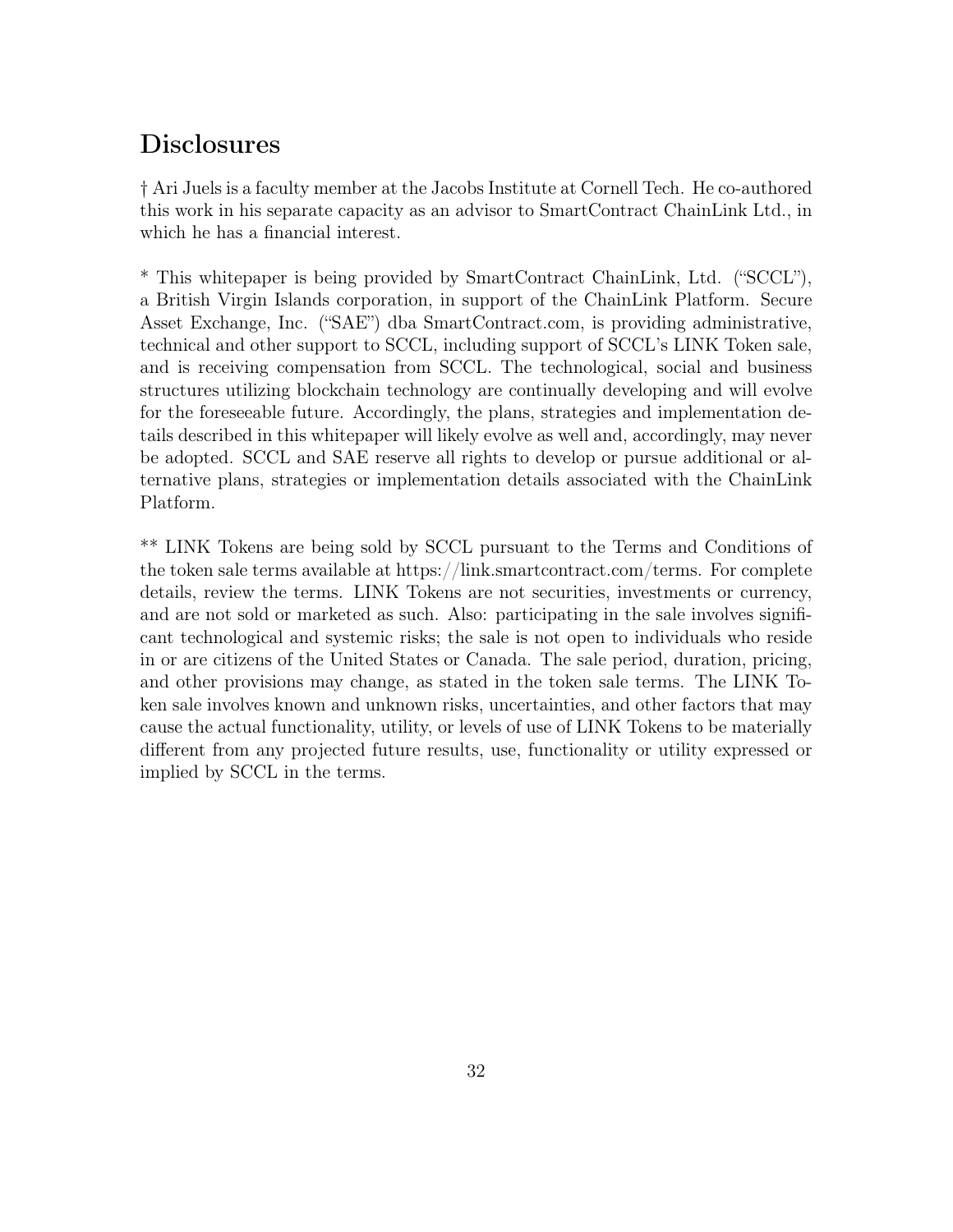### <span id="page-32-0"></span>A Off-Chain Aggregation

To ensure both valid, signed answers and to prevent freeloading, our off-chain aggregation protocol, discussed in Section [4.2,](#page-13-1) will rely on a simple distributed protocol based on threshold signatures [\[8\]](#page-27-7). The benefit of this approach is that for a given query, a *single* signature can be generated off-chain by a collection of  $n$  oracle nodes. As a result, only a single authenticated message needs to be handled on-chain, instead of  $O(n)$  messages from distinct oracle nodes. This approach greatly reduces costs by comparison with those incurred by Algorithm [1.](#page-13-0) The idea can be further extended, as in [\[30\]](#page-29-13), to aggregate the answers to multiple queries within a single threshold signature, an idea we don't explore here but may consider in our architecture.

Suppose that  $f < n/3$  oracles are faulty and  $t = f + 1$ . Faulty nodes may try to perform freeloading and/or any of a range of other dishonest behaviors, such as signing invalid answers.

Our complete protocol for off-chain aggregation consists of a pair of algorithms  $OCA = (DistOracle, RewardOracles)$  for computing a signature  $Sig_{sk}[A]$  on value  $A =$  $\text{Agg}(A_1, A_2, \ldots, A_n)$ , for the majority function Agg. A simplified, single-round version of these protocols is shown respectively in Algorithms [2](#page-34-0) and [3.](#page-35-1) The first is executed by the participating oracles, while the second is executed by an entity PROVIDER that may, as mentioned above, take the form of a smart contract.

Before presenting OCA, we give some basic background on Schnorr signatures and the threshold scheme for computing them given in [\[8\]](#page-27-7).

Schnorr signatures. The Schnorr signature scheme makes use of a group G of prime order  $p$  with generator  $q$  for which the discrete log problem is presumed to be hard. A user's key pair takes the form  $(\mathsf{sk}, \mathsf{pk}) = (x, y = g^x)$  for  $x \leftarrow \mathbb{Z}_p^\times$ , where  $\mathbb{Z}_p^{\times} = \mathbb{Z}_p - 0$ . Without loss of generality, we denote group operations multiplicatively. Schnorr signatures may be computed over elliptic curve groups, and indeed typically are in modern crypto implementations. Figure [6](#page-33-1) shows the Schnorr signature scheme.

Threshold Schnorr signature scheme. We make use of the threshold signature scheme of [\[8\]](#page-27-7). This scheme generates a global private / public keypair  $(\mathsf{sk}, \mathsf{pk})$ . It enables threshold generation of a full signature  $\text{Sig}_{\text{sk}}[m]$  for a desired message m.

In the initial key generation protocol, each player is assigned a key share  $x_i = sk_i$ . This setup is a one-time operation and can be done using a distributed key generation protocol, e.g., [\[5\]](#page-27-8) or, for an asynchronous setting, [\[10\]](#page-28-6).

To generate a signature, players (oracles in our setting) first perform a distributed key generation protocol, as for key-share generation at setup. The output of this protocol is a global ephemeral secret key e. Each player  $(O_i)$  receives a (secret) share  $e_i$  of  $e$ .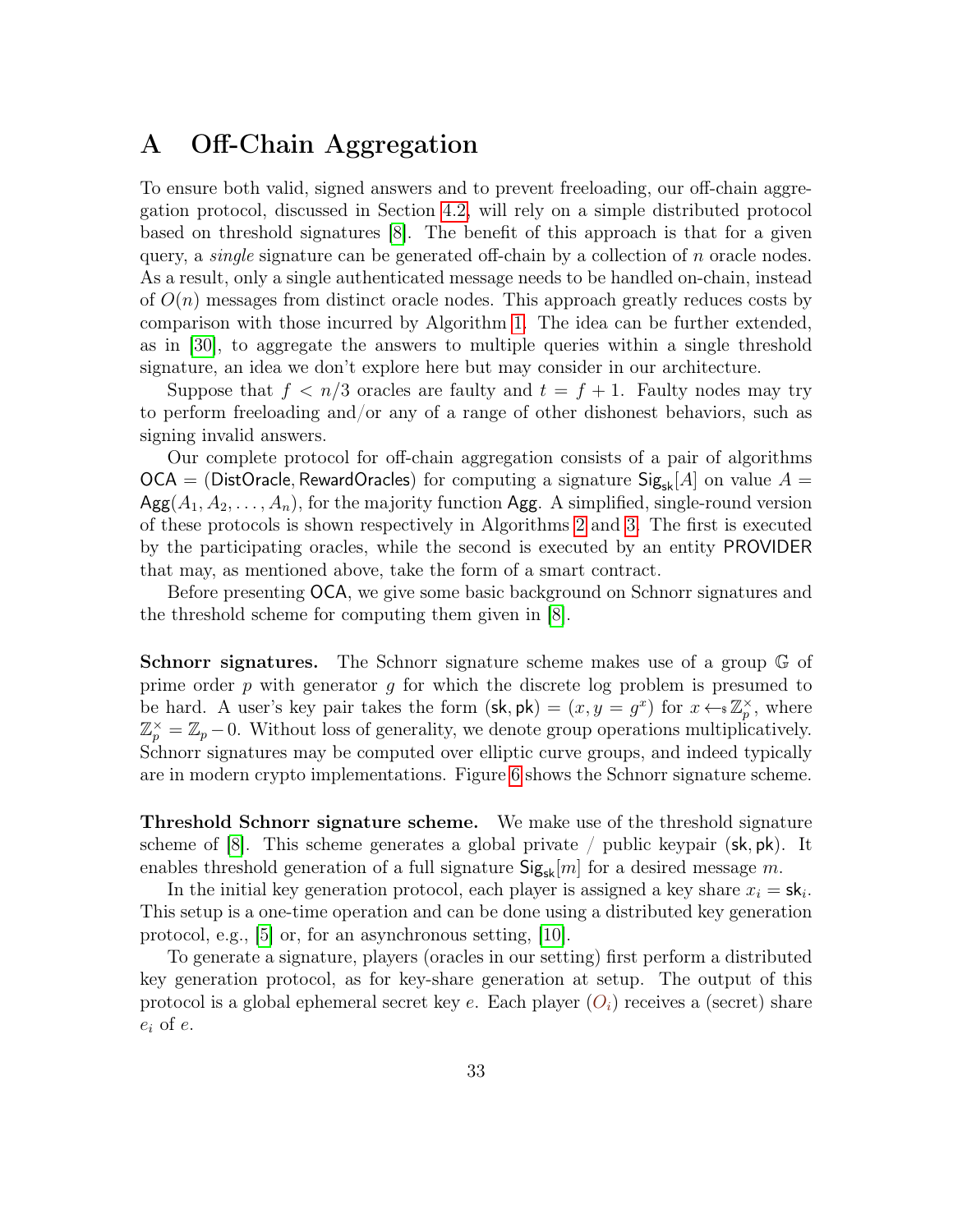<span id="page-33-1"></span>

| Schnorr signature: Signer input $(m, sk = x)$ ; Verifier input $pk = y$ |         |  |  |                            |
|-------------------------------------------------------------------------|---------|--|--|----------------------------|
| <b>Signer</b>                                                           |         |  |  | <b>Verifier</b>            |
| $r \leftarrow \mathbb{Z}_p^x$                                           |         |  |  |                            |
| $e \leftarrow q^r$                                                      |         |  |  |                            |
| $c=H(m  e)$                                                             |         |  |  |                            |
| $s = cx + e$                                                            |         |  |  |                            |
|                                                                         | (e,s),m |  |  |                            |
|                                                                         |         |  |  | $c=H(m  e)$                |
|                                                                         |         |  |  | $q^s \stackrel{?}{=} ry^c$ |

Figure 6: Schnorr signature scheme.

A partial signature of  $O_i$  given ephemeral key e takes the form  $\sigma_i^{(e)} = cx_i + e_i$ , where  $c = H(m || e)$ , as in the full signature. For each player  $O_i$  there also exists a function valid<sub>i</sub>( $\sigma_i$ ; (pk, e)) that verifies its partial signature. We refer to a partial signature as valid for  $O_i$  if it verifies correctly under valid<sub>i</sub>.

We have somewhat modified notation and greatly condensed the scheme for our exposition here. We refer the reader to [\[8\]](#page-27-7) for details.

#### <span id="page-33-0"></span>A.1 OCA protocol

We now present the DistOracle and RewardOracles algorithms that compose OCA. These are specified below in Algorithms [2](#page-34-0) and [3.](#page-35-1) Using condensed notation (rather than including witnesses explicitly, as in Algorithm [1\)](#page-13-0) we let Commit denote a commitment function.

Note that all players can see the messages received by CHAINLINK-SC, as it is onchain. Let  $\Sigma^*$  be the first valid signature  $\Sigma$  sent to **CHAINLINK-SC**. In Alg. [3,](#page-35-1) we let  $PS^*$  denote a set of decommitments received by PROVIDER whose partial signatures yield  $\Sigma^*$ . (PS<sup>\*</sup> could come from the oracle that sent  $\Sigma^*$ , but need not. Any oracle with a partial signature in  $PS^*$  is incentivized to send  $PS^*$ .)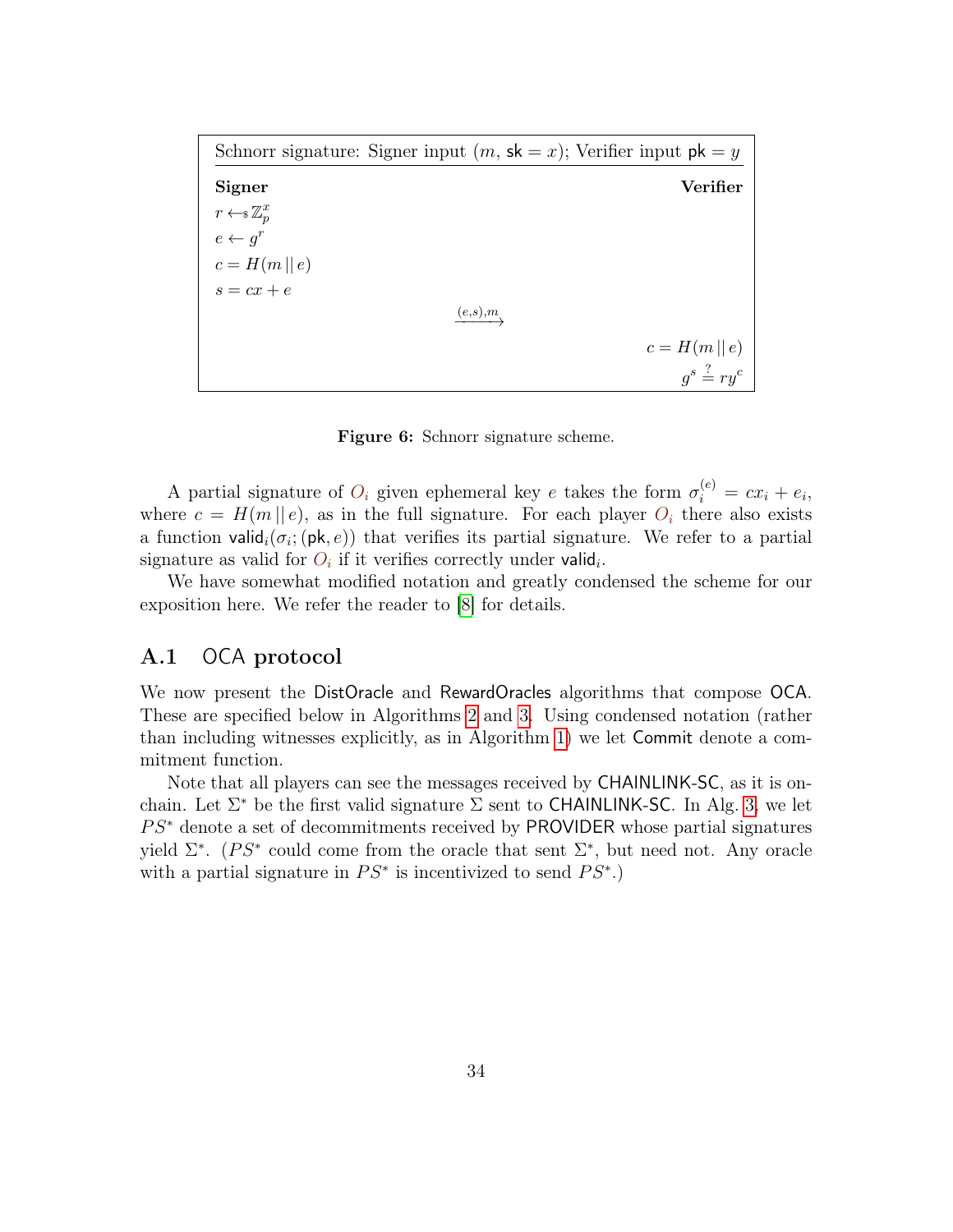#### <span id="page-34-0"></span>Algorithm 2 DistOracle $(f, n, i, sk_i = x_i, pk, src)$  (code for  $O_i$ )

Jointly generate ephemeral key:

1: Execute distributed key-generation protocol and receive  $(e_i, e)$ .

Obtain data:

2: Obtain  $A_i$  from Src.

Generate partial signature:

 $\mathcal{L}$ 

3: Compute 
$$
\sigma_i^{(e)}
$$
 (=  $cx_i + e_i$ , for  $c = H(m || e)$ , where  $m = A_i$ ).

Commit round:

- 4: Broadcast commitment  $\mathsf{comm}_i = \big(\mathsf{Commit}(\sigma_i^{(e)})$  $i^{(e)}, A_i$ ; *i*).
- 5: Wait until a set  $C_i$  of  $n f$  valid commitments from distinct oracles is received.
- 6: Send  $C_i$  to PROVIDER.

Prepare round:

- 7: Broadcast prepared.
- 8: Wait until  $n f$  distinct prepared messages are received.

Reveal / decommit round:

- 9: Broadcast decommitment of  $(\sigma_i^{(e)})$  $i^{(e)}, A_i)$  for comm<sub>i</sub>.
- 10: Wait until a set  $PS$  of  $\geq t$  valid decommitments are received.

Full signature computation:

11: if no valid  $\Sigma$  has yet been received by CHAINLINK-SC then 12: Aggregate partial signatures in PS into  $\Sigma = \mathsf{Sig}_{\sf sk}[A]$ . 13: Send  $\Sigma$  to CHAINLINK-SC. 14: Send *PS* to PROVIDER. 15: end if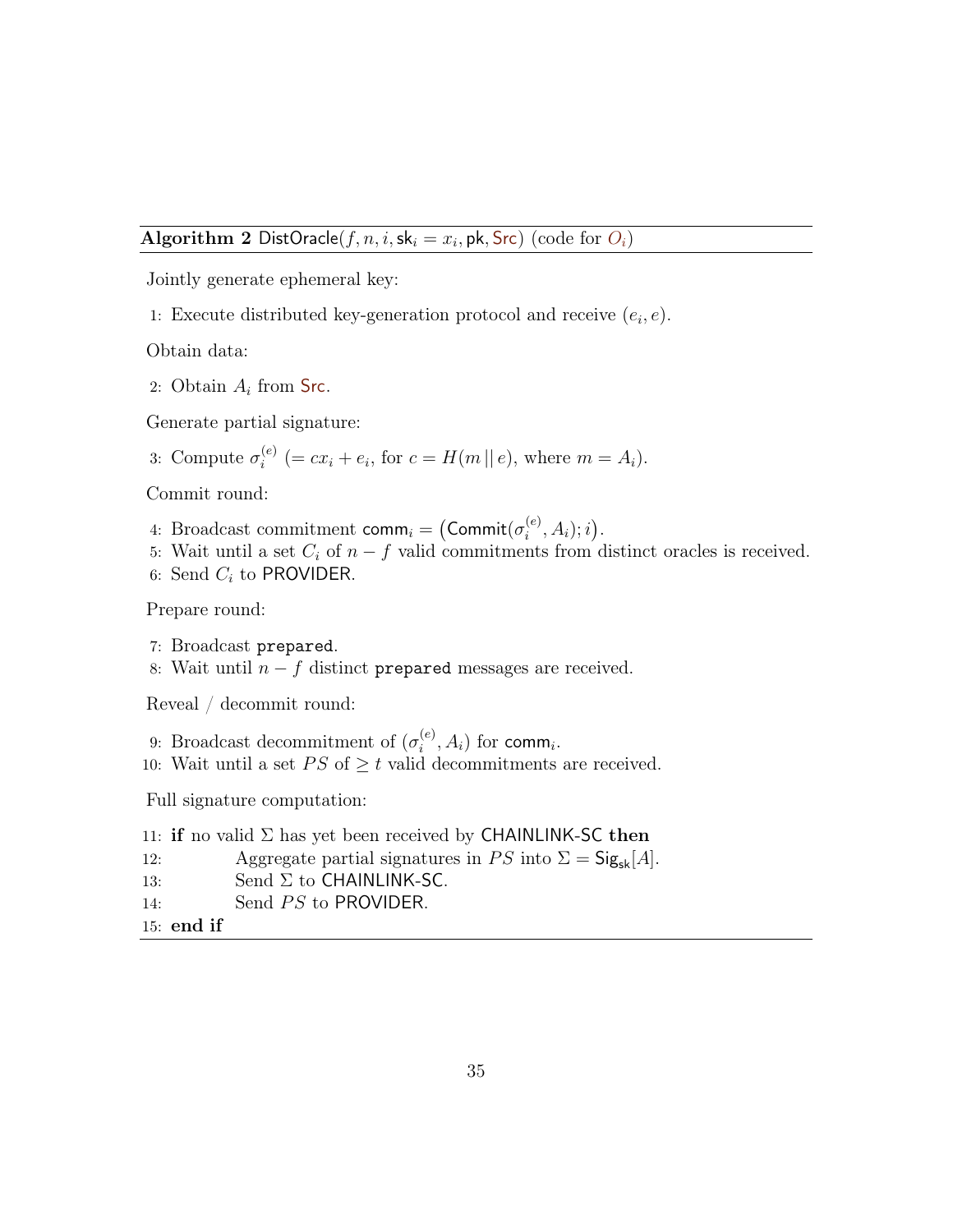#### <span id="page-35-1"></span>Algorithm 3 RewardOracles (code for PROVIDER)

| 1: Wait until set C of $n-f$ commitment sets $(C_i)$ from distinct oracles and $PS^*$ are |  |  |  |  |  |
|-------------------------------------------------------------------------------------------|--|--|--|--|--|
| received.                                                                                 |  |  |  |  |  |
| 2: for every oracle $O_i$ do                                                              |  |  |  |  |  |
|                                                                                           |  |  |  |  |  |

3: if  $\sigma_j \in PS^*$  and  $> 2f$  sets in C include commitments to  $\sigma_j$  from  $O_j$  then 4: Send  $$reward$  to  $O_j$ .

5: end if

```
6: end for
```
#### <span id="page-35-0"></span>A.2 Proof sketches

We offer proof sketches of the key properties of **OCA**. We show that assuming at most f faulty nodes, the protocol always generates a valid signature on a correct answer, and never rewards freeloading oracle nodes.

Claim 2. The protocol OCA will never reward a freeloading node.

*Proof.* (Sketch) Suppose that  $O_z$  is freeloading. Then it can broadcast a valid commitment only after time  $\tau$ , the time at which the first honest  $O_i$  decommits in Step 9 of Alg. [2.](#page-34-0)  $O_i$  has received  $n - f$  prepared messages of which at least  $n - 2f$  come from honest nodes. Let  $O_i$  denote one of these at least  $n-2f$  honest nodes.  $O_i$ will no longer accept commitments after sending a prepared message, so the set  $C_j$ of any such honest node  $O_j$  will no longer change after time  $\tau$ , and thus  $C_j$  will exclude a commitment with a correct partial signature  $\sigma_z$  from  $O_z$ . Therefore, at most  $n - (n - 2f) = 2f$  sets in C in Alg. [3](#page-35-1) will include  $O_z$ . Thus  $O_z$  will not receive a reward.  $\Box$ 

Unfortunately, OCA cannot ensure that non-freeloading nodes are paid. A cheating adversary can, after receiving a decommitment, rush honest nodes in Step 13 of Alg. [2](#page-34-0) by generating its own partial signatures and including only one honest node's partial signature in the generation of  $\Sigma$ . That honest node's commitment may not have been included among the  $n - f$  collected by any node. It could have come afterward.

Claim 3. OCA will always result in a valid signature  $\Sigma = \mathsf{Sig}_{sk}[A]$  eventually being sent to **CHAINLINK-SC**.

*Proof.* (Sketch) There are  $n-f$  honest nodes, and  $f < n/3$ , so there are  $> 2f \ge f+1$ honest nodes, and thus at least  $t$  honest nodes. So Step 1 of Alg. [2](#page-34-0) will complete successfully.

Similarly, since there are  $n-f$  honest nodes, every oracle will eventually complete Step 7 of Alg. [2,](#page-34-0) sending a prepared message. Honest nodes will eventually then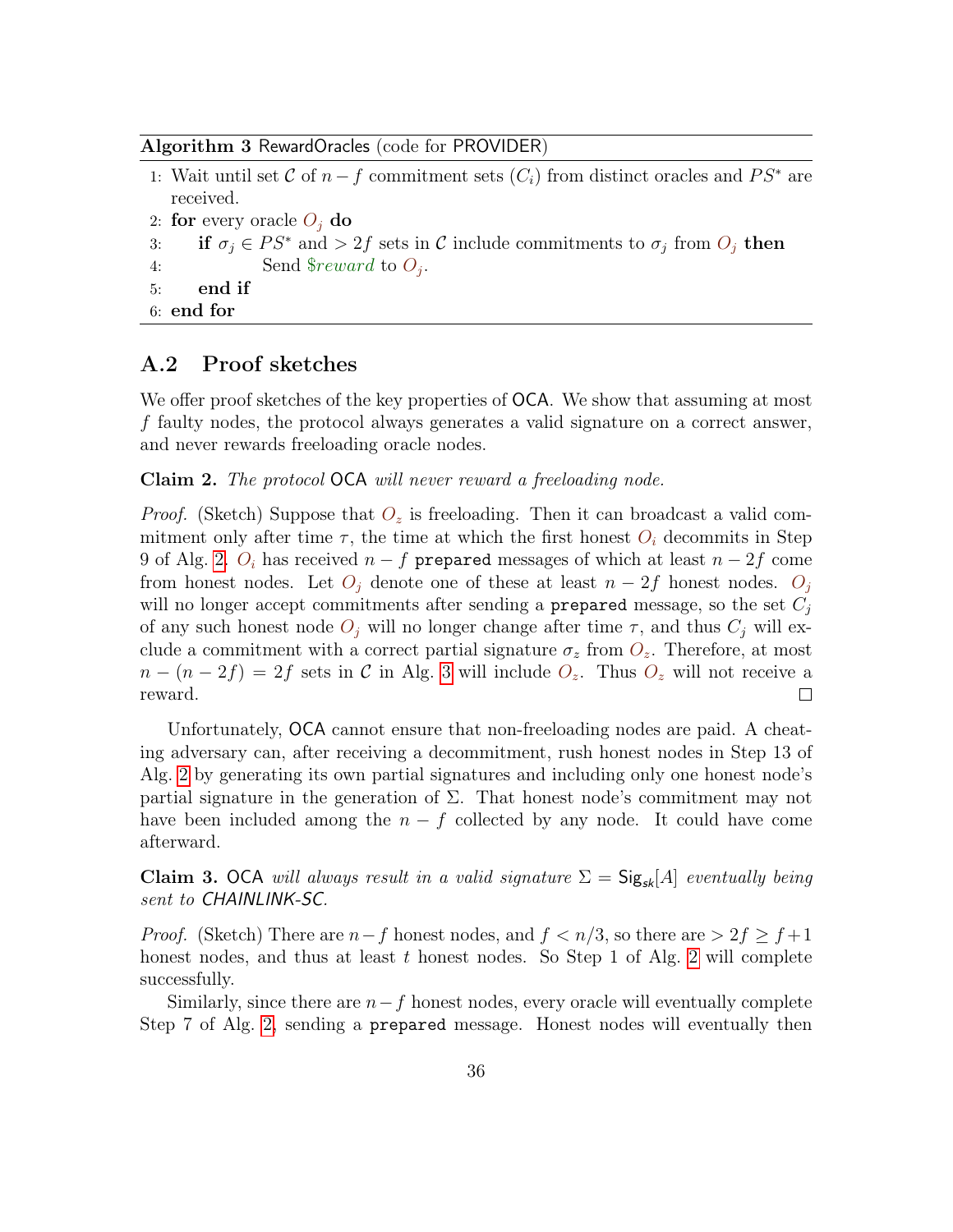receive at least  $n - f$  prepared messages and will decommit, permitting Step 13 to be completed by some honest node.  $\Box$ 

Claim 4. Any valid signature  $\text{Sig}_{sk}[A]$  received by CHAINLINK-SC in oca will be on a valid value A.

*Proof.* (Sketch) It is easy to see that a valid signature  $\text{Sig}_{sk}[A]$  includes a correct value A. As t partial signatures are needed to compute  $\text{Sig}_{sk}[A]$ , and at most  $f < t$  nodes are faulty, at least one partial signature on A was provided by an honest node and thus it must be correct.  $\Box$ 

#### <span id="page-36-0"></span>A.3 Discussion

OCA introduces a few design challenges that we briefly discuss here.

Payment for honest nodes. Unfortunately, while it penalizes freeloaders with non-payment, OCA is not able to guarantee conversely that honest nodes are paid. Indeed, even in the benign case where no nodes are faulty, unlucky message ordering can result in honest nodes that have contributed partial signatures to  $\Sigma$  not receiving payment.

This problem could be addressed in part by making Alg. [2](#page-34-0) synchronous. Specifically, "Wait" steps could require that nodes wait a period of time  $\Delta$  such that receipt of messages from honest nodes is guaranteed. In this case, all nodes with partial signatures incorporated into  $\Sigma$  would be guaranteed payment. Side effects, however, would be slower execution and the challenge of setting  $\Delta$  correctly.

The problem of designing an asynchronous protocol with strong payment guarantees is an open research problem that we are currently exploring.

Redundant messages. OCA aims to minimize on-chain communication and ideally involves just one on-chain message, namely a signed response  $\Sigma$ , from the set of participating oracles. In practice, however, because a signature  $\Sigma$  will not post immediately to the blockchain, multiple oracles could independently send signed responses to the blockchain. The best way to limit such redundant messages is for oracles to monitor not just the blockchain, but the mempool, i.e., pending messages.

Key management. Of course, as is often the case, key management is a major challenge in protocols of this kind. The distribution of shares of sk can be performed in a distributed manner [\[5\]](#page-27-8) and updates can be made to accommodate new nodes and remove departing nodes, as well as to provide proactive security, i.e., ongoing resilience against compromise of nodes' keys. Additionally, nodes can be organized